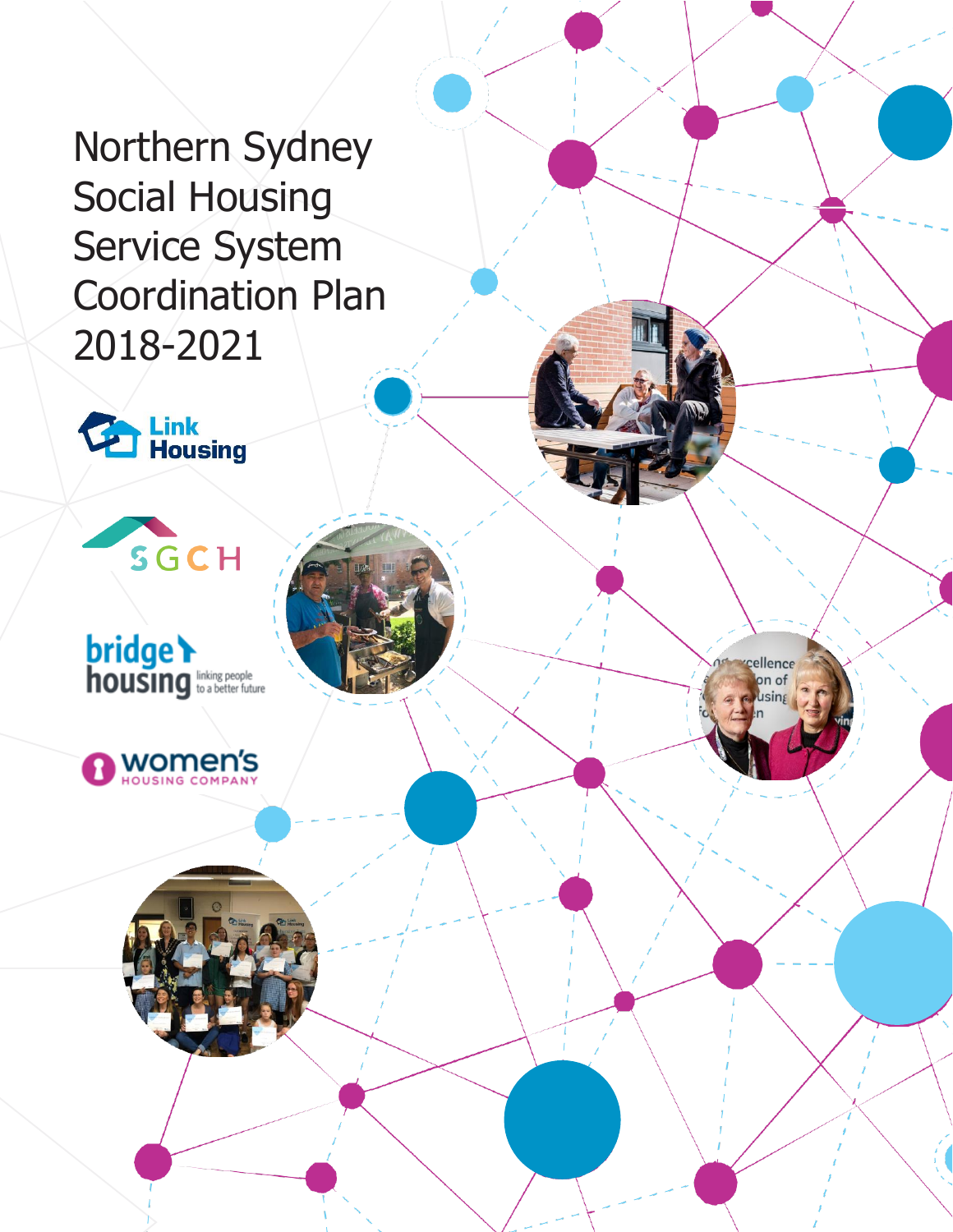Cover photo sources: Photo 1: Bridge Housing tenants and staff, 2018 Photo 2: SGCH tenants and staff, 2018 Photo 3: Women's Housing Company tenants, 2018 Photo 4: Link Housing tenants, 2018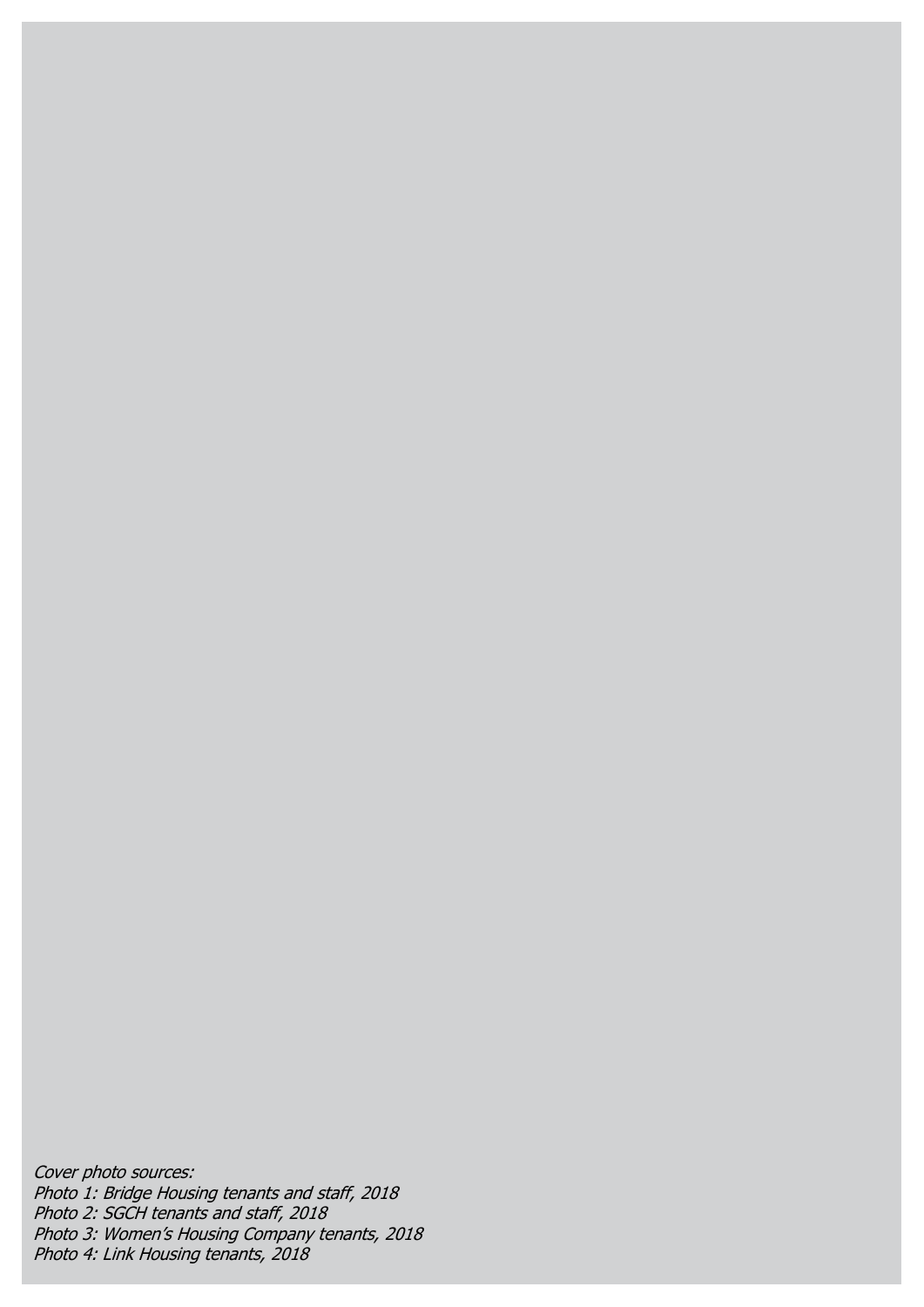# **Contents**

|                         | <b>PART I: INTRODUCTION AND ANALYSIS</b>     | $\overline{\mathbf{A}}$ |
|-------------------------|----------------------------------------------|-------------------------|
| 1                       | <b>INTRODUCTION</b>                          | 5                       |
| $\overline{\mathbf{2}}$ | <b>COLLABORATION COMMITMENTS</b>             | 7                       |
| 3                       | <b>ANALYSIS SUMMARY</b>                      | 8                       |
|                         | <b>PART II: COORDINATION PLAN 2018-21</b>    | 12                      |
| 4                       | <b>INTRODUCTION TO THE PLAN</b>              | 13                      |
| 5                       | <b>DELIVERY OF NSW GOVERNMENT PRIORITIES</b> | 15                      |
| 6                       | <b>PRINCIPLES</b>                            | 16                      |
| 7                       | <b>GOVERNANCE FRAMEWORK</b>                  | 17                      |
| 8                       | <b>DIRECTIONS AND PRIORITY ACTIONS</b>       | 22                      |
| 9                       | <b>MONITORING AND REVIEW</b>                 | 25                      |

#### **FIGURES**

| Figure 1 Northern Sydney social housing service system governance structures |  |
|------------------------------------------------------------------------------|--|
|                                                                              |  |
|                                                                              |  |
| <b>TABLES</b>                                                                |  |

| Guiding principles         | 16 |
|----------------------------|----|
| Our leadership approach    | 18 |
| Our collaboration approach | 20 |
| <b>Priority Actions</b>    | フフ |
|                            |    |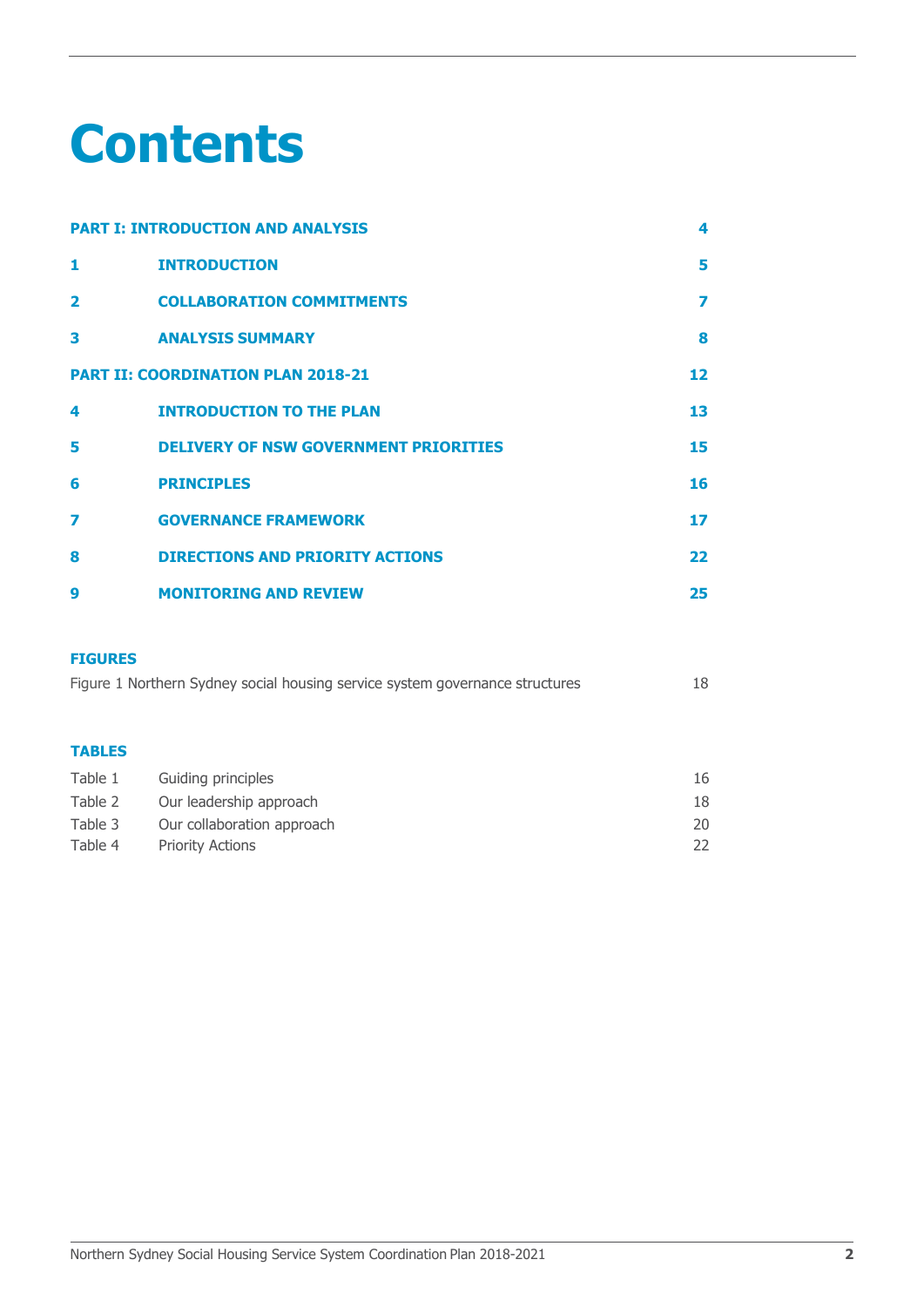This page was left blank intentionally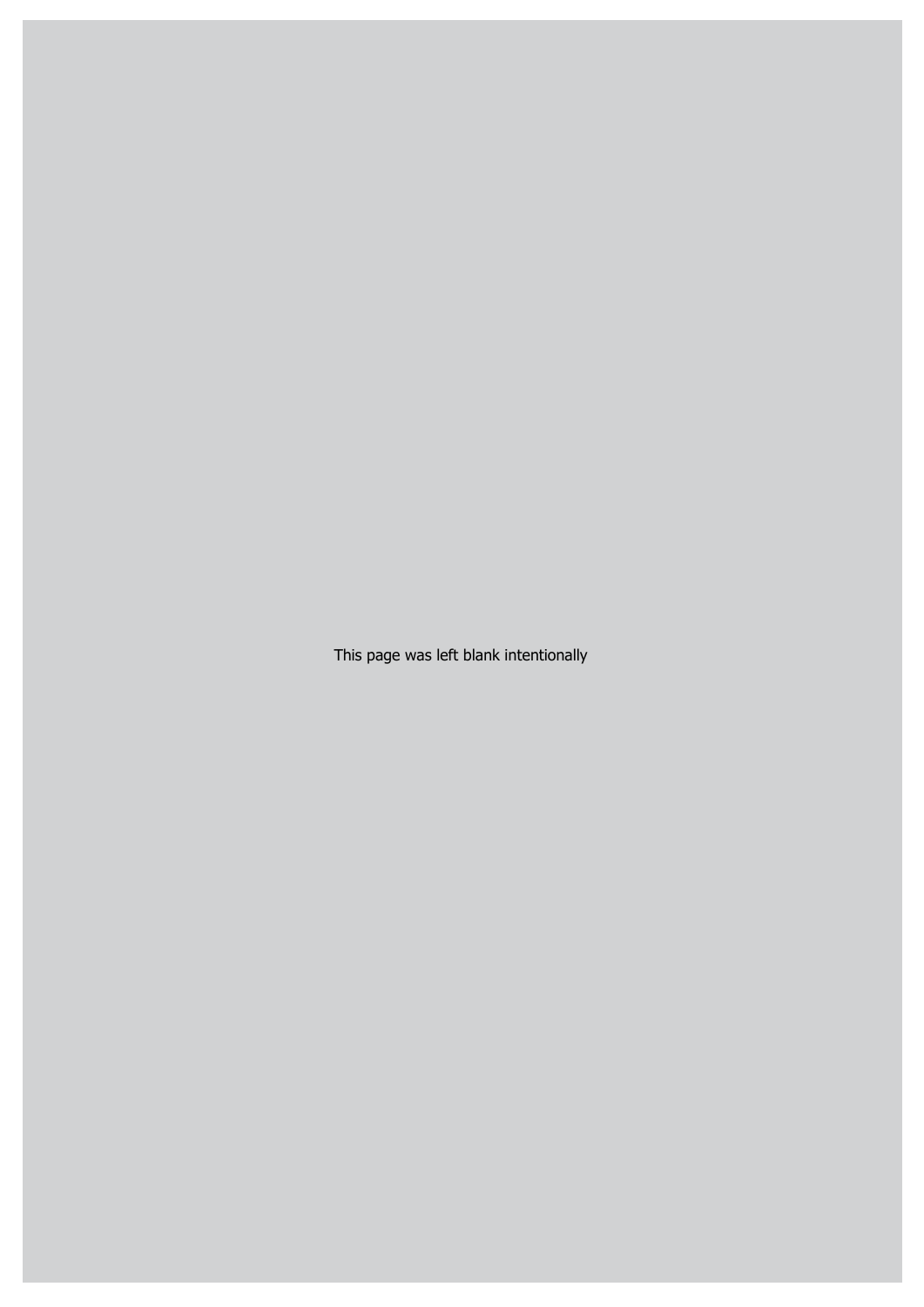# <span id="page-4-0"></span>**Part I: Introduction and analysis**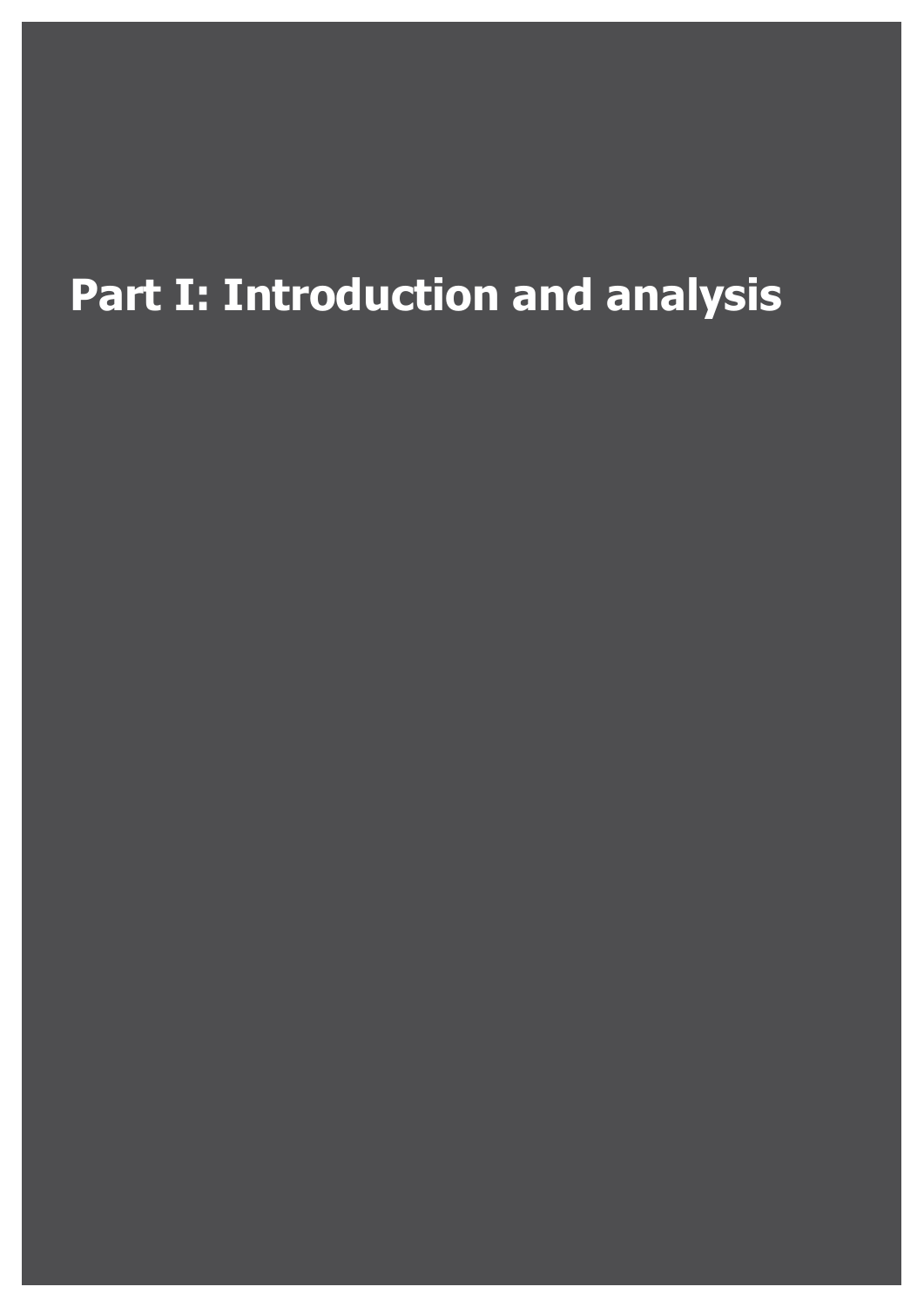## <span id="page-5-0"></span>**1 Introduction**

From December 2018, community housing providers have taken a lead role in coordinating the social housing service system in Northern Sydney as the NSW Department of Family and Community Services (FACS) commences the transfer of housing services under the Social Housing Management Transfer program. To prepare for the new arrangements, the providers, Link Housing, SGCH and Bridge Housing in partnership with Women's Housing Company, are working collaboratively to lead the coordination of the social housing service system and have collectively developed this plan to set out our shared approach to governance and leadership.

We would like to thank FACS, Northern Sydney Local Health District, Northern Sydney specialist homelessness services and local service providers, and other social housing service system experts for contributing their expertise and local knowledge to shape the development of this plan. We would also like to acknowledge that this plan has been drafted by Elton Consulting bringing together diverse local perspectives to provide our initial framework for delivering social housing service system coordination services in Northern Sydney. This plan will be an ongoing collaboration with FACS, local stakeholders and social housing service system users as we roll out the implementation of agreed actions and review our progress and impact on a regular basis.

#### **Context**

Under the Social Housing Management Transfer program, 14,000 public housing tenancies across nine package areas in New South Wales will transfer to community housing management by September 2019.

In the Northern Sydney District, all 4,500 public housing tenancies, excluding a small number of Aboriginal Housing Office properties, will transfer to Link Housing, St George Community Housing (SGCH) and Bridge Housing, in partnership with Women's Housing Company. This is in addition to the 1,500 existing social housing tenancies currently managed by Link Housing and a small number of tenancies managed by Women's Housing Company in Northern Sydney.

The transfer details of the three Northern Sydney package areas are outlined below:

| <b>Community housing</b><br>provider                                                         | <b>Local government areas</b>                           | <b>Property numbers</b><br>(rounded) | <b>Transition date</b> |
|----------------------------------------------------------------------------------------------|---------------------------------------------------------|--------------------------------------|------------------------|
| <b>Link Housing</b>                                                                          | Ryde, Hornsby and Ku-ring-<br>gai                       | 1,900                                | 3 December 2018        |
| <b>SGCH</b>                                                                                  | North Sydney, Hunters Hill,<br>Lane Cove and Willoughby | 1,400                                | 1 April 2019           |
| <b>Bridge Housing in</b><br>partnership with the<br><b>Women's Housing</b><br><b>Company</b> | Northern Beaches and<br>Mosman                          | 1,200                                | 5 August 2019          |

Each community housing provider will have the responsibility for delivering the full range of social housing services and products as well as leading and coordinating the social housing service system.

Given the interconnected nature of the social housing service system in Northern Sydney and our shared commitment to better social housing outcomes, we have collectively decided to work together to coordinate the social housing service system in Northern Sydney.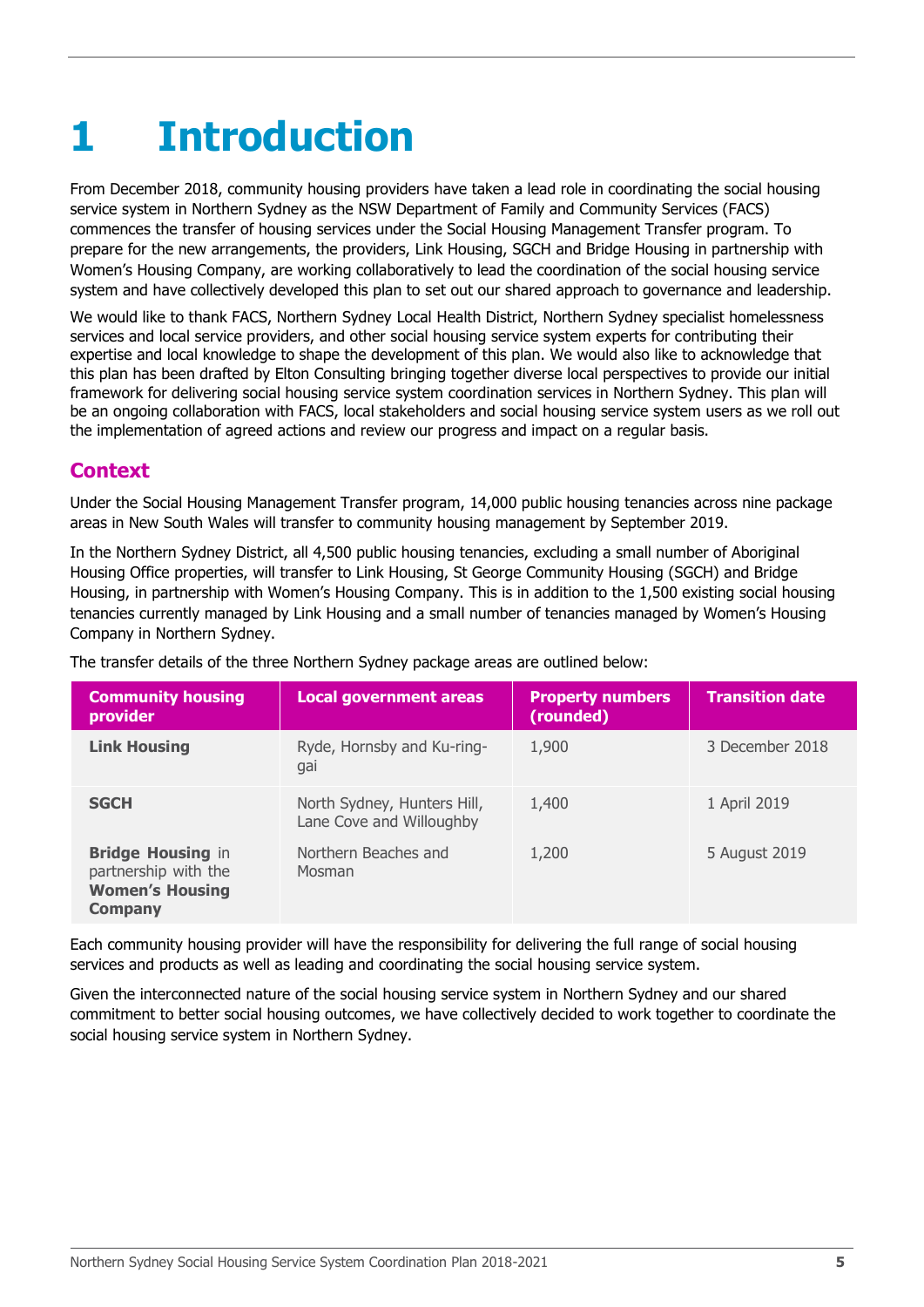### **About this plan**

This Social Housing Service System Coordination Plan (the plan) details how we will work with partner organisations to lead the Northern Sydney social housing service system. The plan sets out our priorities for service delivery and outlines how the service system will be managed on an ongoing basis.

The plan was developed through:

- » Stocktake of existing social housing **governance arrangements** in Northern Sydney, including their terms of reference and attendance
- » Review of **relevant literature** on service coordination
- » **Consultation** with key stakeholders, including interviews with housing system experts, FACS District staff, Northern Sydney Local Health District and other key organisations, and a half day workshop with local service providers.

The plan is structured as follows:



**Part I** provides context for the plan, including the co-lead's [commitments to working in partnership](#page-7-0) as well as an [analysis of findings](#page-8-0) from the literature and stakeholder consultation.



Part II contains the plan itself, including the definition of social housing service system coordination; the [principles](#page-16-0) which form the basis of the plan; [governance arrangements;](#page-17-0) [directions](#page-22-0) [and priority actions;](#page-22-0) and steps for [monitoring and measurement.](#page-25-0)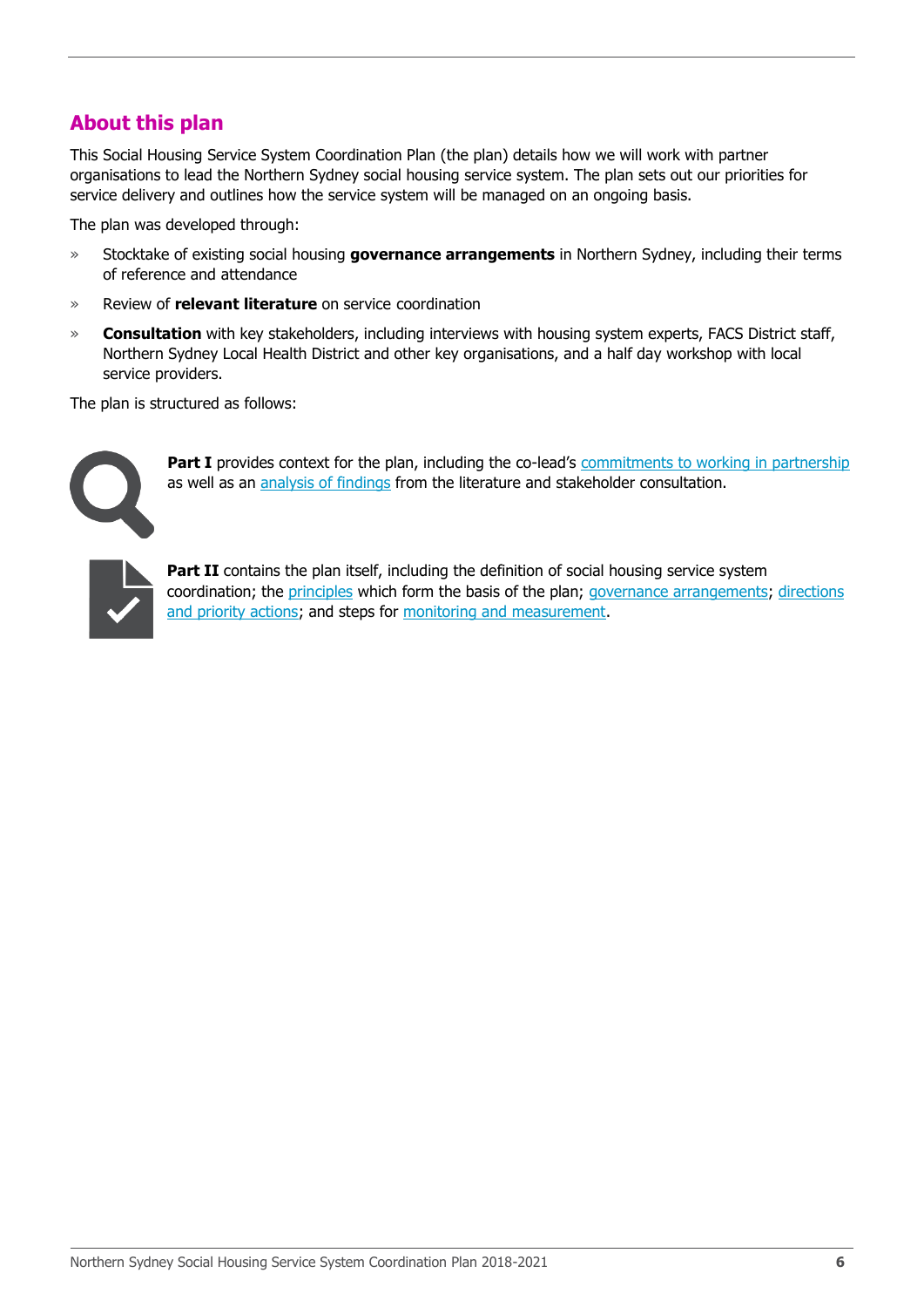## <span id="page-7-0"></span>**2 Collaboration commitments**

We have developed a Collaboration Framework to guide our actions and decisions as we work together. This includes the following commitments:

#### **1. A focus on better service outcomes:**

- » We have a shared focus on better social housing outcomes for applicants and tenants.
- » We work together to provide seamless, high-quality services that deliver positive results for the Northern Sydney community.

#### **2. A coordinated social housing system:**

- » We collaborate to plan and deliver coordinated social housing services in Northern Sydney, making the most effective and efficient use of limited resources.
- » We have clear points of contact and referral pathways to avoid confusion and duplication of effort for applicants, tenants and our partners.

#### **3. Innovation and transformation:**

- » We pursue innovation in our approach to managing the social housing service system by measuring our impact to inform the development of new approaches.
- » We use our governance structures to regularly review our approach to drive service improvementsand enable system transformation to deliver better outcomes for applicants and tenants.

#### **4. Independence and diversity:**

- » We recognise the autonomy of our individual organisations and value the diversity different approaches bring to the social housing service system.
- » We ensure applicants, tenants and our partners understand that we differ through clear communication channels.

#### **5. Transparency:**

- » Our collaborative approach is based on transparency and clear decision making.
- » Our governance structures establish our collective roles and responsibilities and provide appropriate oversight over the management of the social housing service system in Northern Sydney.
- » We will share our commitment to working together publicly, to ensure our partners are informed about our approach to collaboration and to promote an open and transparent approach to managing the social housing service system in Northern Sydney.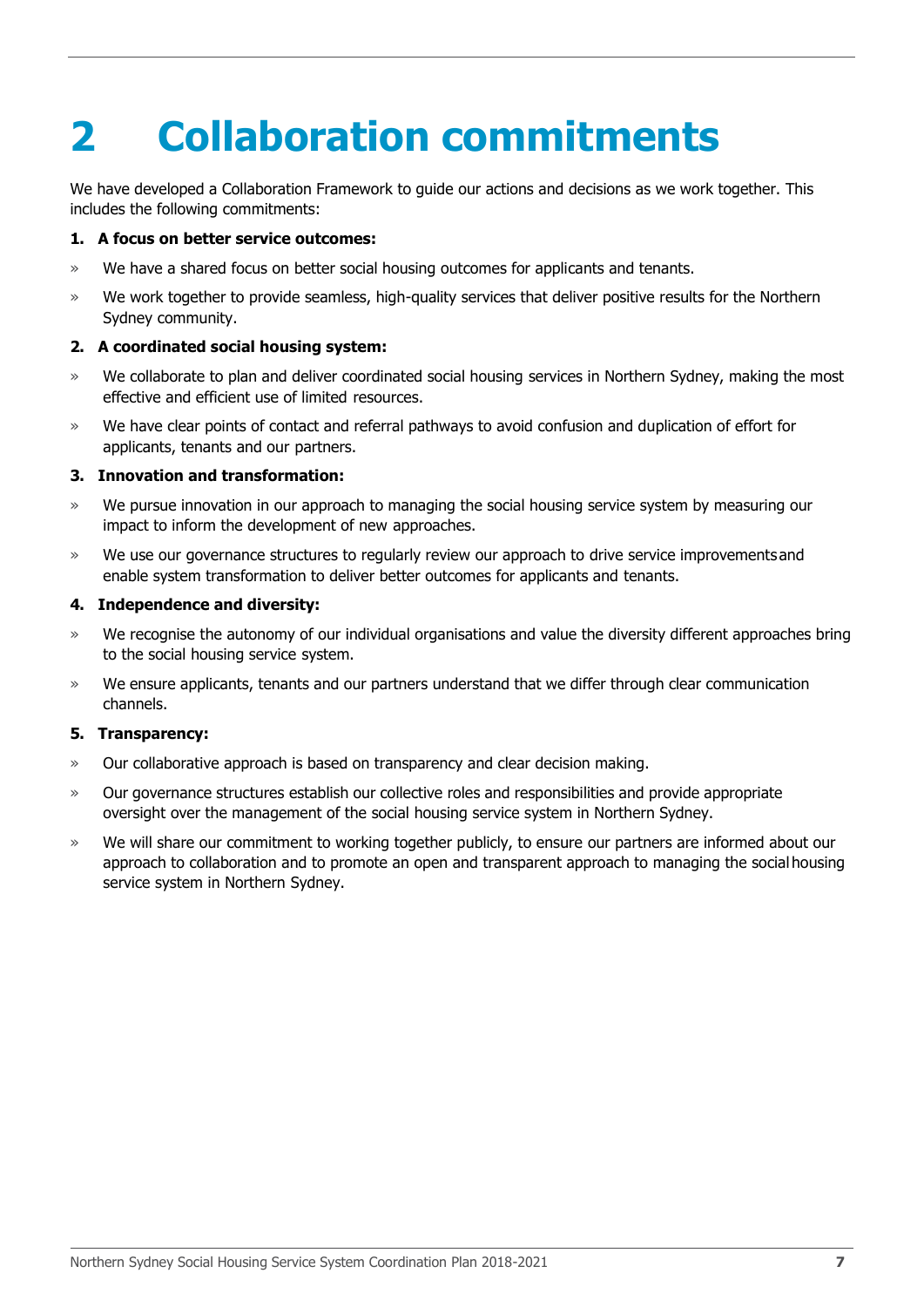## <span id="page-8-0"></span>**3 Analysis summary**

The plan is underpinned by a research and consultation program comprising:

- » Interviews with **housing system experts**
- » A review of relevant **documents and literature** including information on current Northern Sydneysocial housing service system governance arrangements and best practice service system literature
- » **Interviews** with key Government agency and service provider stakeholder representatives operating in the District including the Department of Family and Community Services, local councils, NSW Police, NSW Heath, homelessness and support service providers, and housing and homelessness peak organisations
- » A **stakeholder workshop** with a broader group of 50 representatives from service providers and NSW Government agencies from across the District.

For the purpose of this paper, the research findings have been summarised into three sections:

- $\gg$  Research on system coordination its definition, the key challenges and success factors
- » Engagement on the system coordination now existing governance, and system strengths and challenges
- » Engagement on system coordination in the future opportunities and risks, and priorities for the system.

### **3.1 Research on service system coordination**

### **Definition**

Integration and social housing in Australia: theory and practice (Philips et al, 2009) defines service system coordination as "the structures and processes that bring together the participants in human service systems with the aim of achieving goals they cannot achieve autonomously."

This definition forms the basis of the plan's definition in [Part II.](#page-13-0)

According to the research, the structures and processes take place on different levels, from strategic system wide policy to local service delivery initiatives, and in different ways, from top down to bottom up. They incorporate a whole range of tools, including at the:

- » **Client level**, for example case management
- » **Provider level** through co-location and interagency meetings
- » **Program level** via shared guidelines
- » **Organisational level** with protocols and memorandums of understanding (MOUs)
- » **Policy level** through policy initiatives.

### **Challenges**

The research notes there are three key challenges in social housing service system coordination:

- » Integration within the **social housing sector** (i.e. between the public, community and Indigenous housing sectors)
- » Connecting social housing with **human services**
- » Improving the linkage between social housing and **other housing assistance** programs.

All of these challenges are pertinent to the development of this plan, particularly given the increasingly complex goals of social housing and the increasing diversity of providers in the multi-provider system.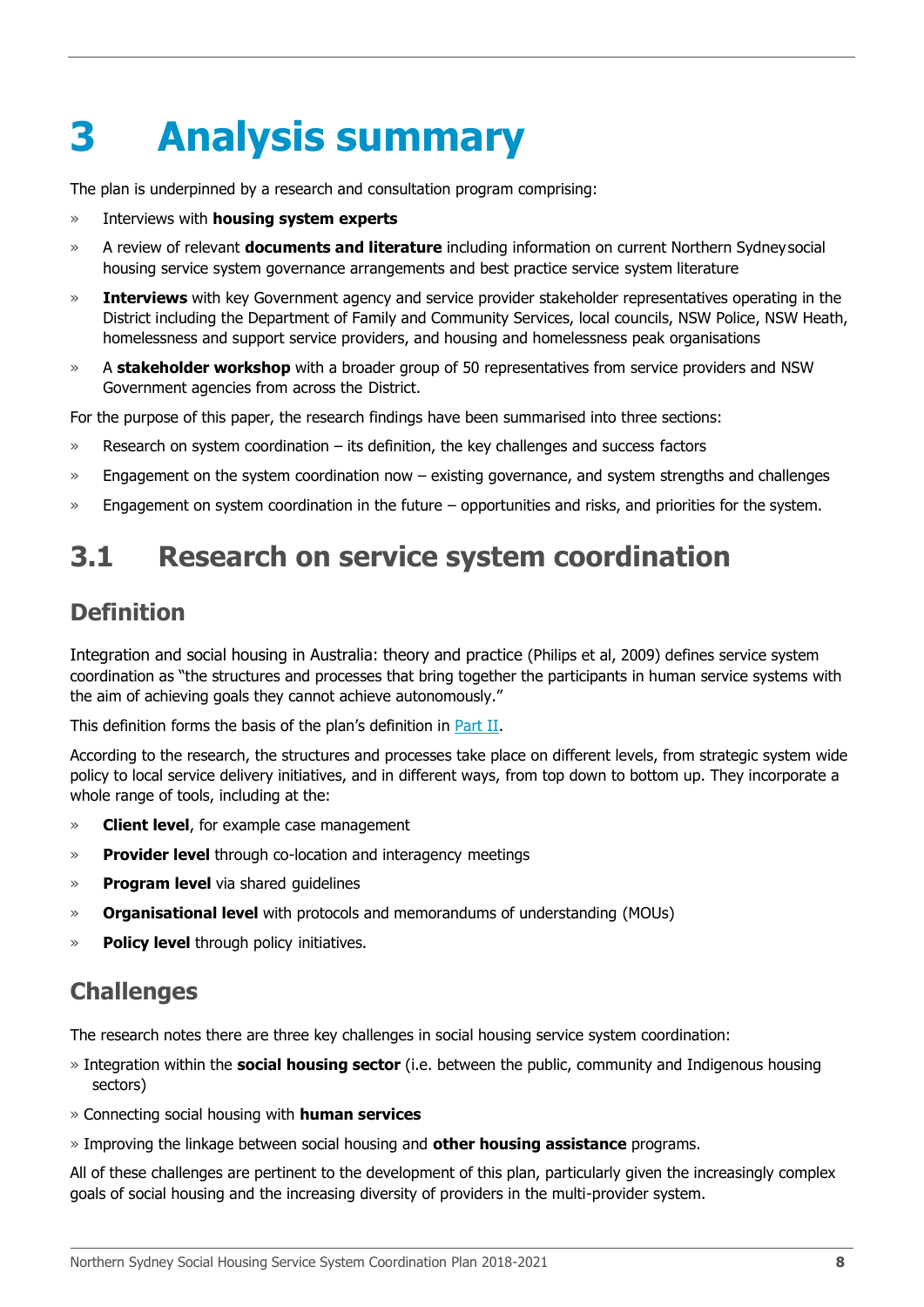### **Success factors**

The research found the major success factors in delivering social housing service system coordination are:

- » Clear **priorities and objectives**  it is critical for service providers to have a set of shared objectives that are evidence based, clear and understood with clarity of purpose about the priorities for the service system in Northern Sydney.
- » **Effective relationships** within the system it is effective relationships that make service systems work. The key ways effective relationships can be developed are through:
	- > cross agency forums that discuss issues, resolve differences and identify priorities
	- > identifying and supporting system coordination leaders and champions
	- > developing policies that allow discretion for resolving issues at the local level.
- » A **common approach** from community housing providers it is important that there are clear relationships between providers, clear contact points for people in need and service providers, and common service metrics.
- » **Evaluation** of effectiveness evaluation helps identify barriers to coordination and develop solutions to overcome or work around them, maintain the health of the system and renew or improve it, and build an evidence base to determine the effectiveness of the system.
- » Adequate **resourcing**  this includes dedicated staff to support service coordination, time to develop expertise in collaborative processes and training to establish the values of the service system.
- » A **hierarchy of strategies** to support system coordination both formal structures, like agreements and MOUs, and informal structures, such as service provider relationships and local networks, are important.

## **3.2 System coordination now**

### **Existing governance in the District**

The review of existing social housing service system governance arrangements in the District found they vary between service system cohort groups. For example:

- » **Homelessness, domestic and family violence and mental health** cohorts have multiple arrangements in place, including the District Homelessness Executive Group covering the Southern, Eastern and Northern Sydney FACS cluster, the Mental Health Interagency Housing Meetings, and Safety Action Meetings.
- » **Families, disability, older people and young people** cohorts currently have one or two arrangements in place, such as the NAPEC (Northern Area Participation and Employment Committee) chaired by Northern Sydney Local Health District and council-led interagency meetings for older people and young people.
- » **Indigenous and health** cohorts currently have no formal arrangements in place.

Key partners in the system include community housing providers, specialist homelessness services (SHSs), support service providers and government agencies, including the Local Health District, NSW Police and local councils.

The development of this plan provides the opportunity to build on the strengths of existing governance arrangements. It also allows us to explore new approaches to social housing service system coordination in Northern Sydney, where there are opportunities for improvement.

### **Existing strengths and challenges**

During consultation, stakeholders expressed a high degree of consensus about the strengths of the social housing service system in Northern Sydney, including that it is: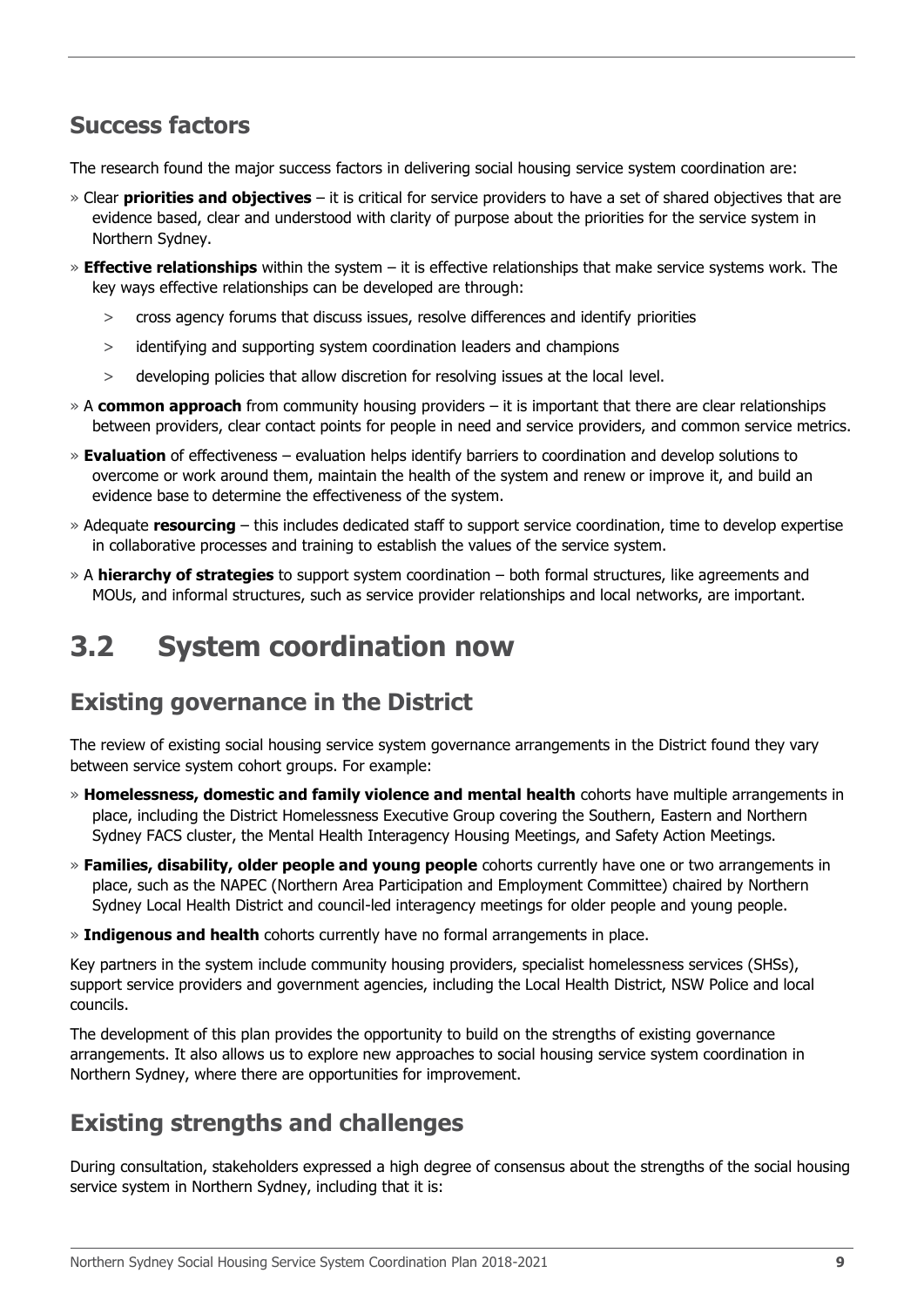- » **Collaborative** and **well connected**  this has been particularly important in responding to homelessness and has been supported through strategies like co-location and joint working groups on issues of concern
- » **Action focused**  there are strong relationships between operational managers across the system which facilitates problem solving where needed
- » **Delivering outcomes** for **people in need**  flexible service delivery and technology that supports this is important in assisting people in need responsively.

There are also a number of challenges, including:

- » Clear and consistent communication so stakeholders are well informed of current programs, roles, responsibilities and contacts and are 'on the same page'
- » Concern about inconsistent service provision and policy application across the service system, as well as a concern about the need for flexibility within the system to meet people's individual needs
- » Some governance arrangements in the District could be more effective and the system coordination plan could help reduce reliance on key individuals
- » Particular challenges for people in housing need, such as navigating the system, participating meaningfully in system design, and accessing assistance when people do not meet eligibility criteria
- » Changes in service provider and government agency personnel can be a challenge to ongoing collaboration.

#### **Challenges outside of the scope of this plan**

Service providers also identified the lack of social and affordable housing and the need for more support services as key issues. We agree there is a need for more social and affordable housing in Northern Sydney and more resourcing of the system, and this is reflected in the plan's advocacy actions. Since the SHMT program is a management transfer of existing public housing properties, not a new supply program, delivering new supply is outside the scope of this plan.

### **3.3 System coordination in the future**

### **Opportunities and risks**

Through interviews and the workshop, stakeholders were generally optimistic about community housing providers taking the lead in social housing service system coordination. The opportunities identified centre on the following themes:

- » Better communication and stronger relationships
- » Closer engagement with local communities, particularly where there are concentrations of social housing
- » Positive transitions for people in need by working with other organisations, including SHSs, to maintain tenancies and supporting people into education, training and employment
- » Evaluation, outcomes measurement and sharing of good practice potentially through an annual service provider forum
- » Improvements in private rental assistance and temporary accommodation arrangements to make them more responsive, through a partnership with SHSs
- » Collaboration between community housing providers and with other service providers.

The risks for the service system centred on the following themes: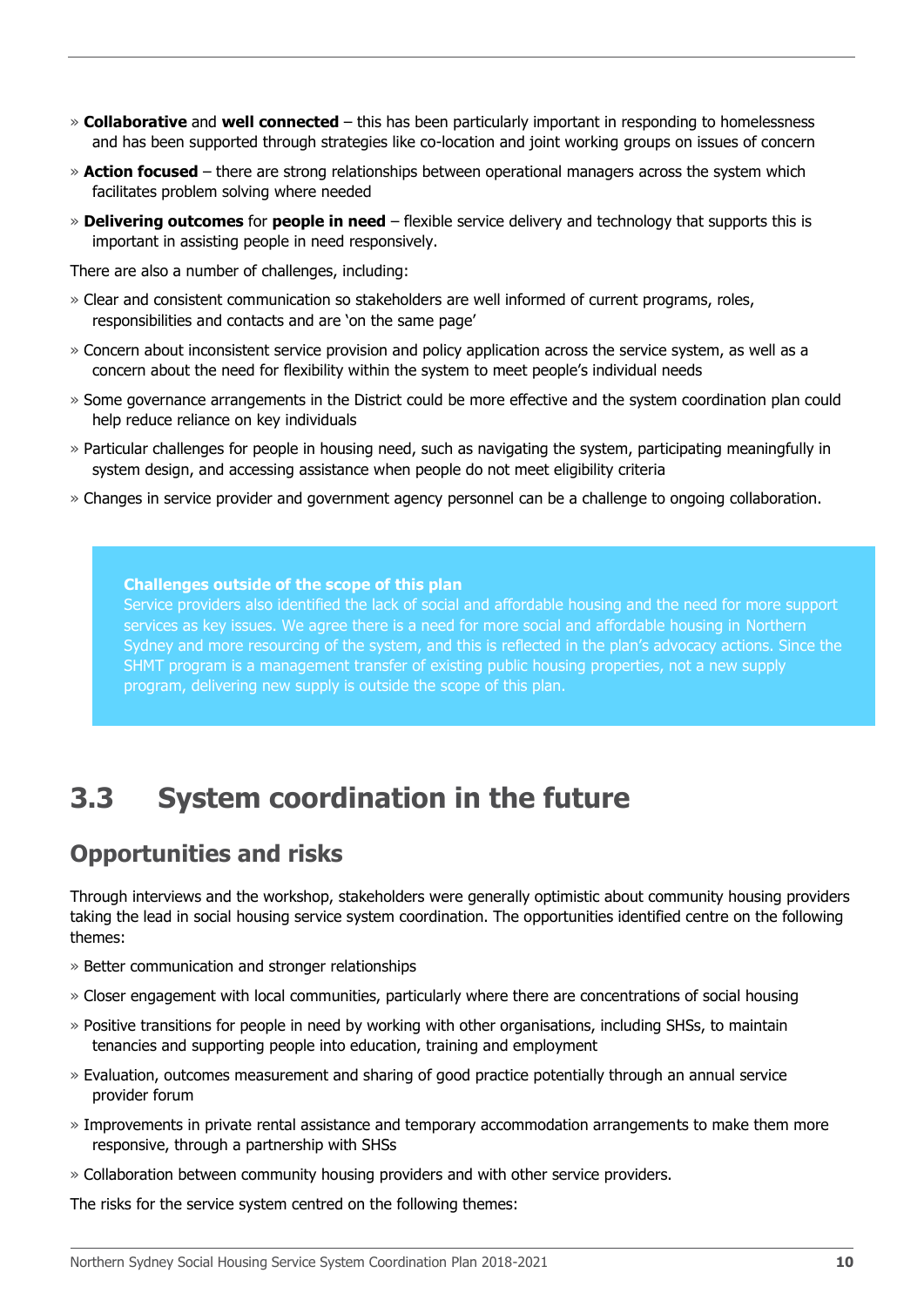- » Potential duplication and fragmentation of service due to having multiple community housing providers overseeing service system coordination in the District
- » Concern that community housing provider policies might not be implemented transparently and consistently
- » Lack of control, given the NSW Government will continue to lead housing assistance policy
- » Poor resourcing, particularly for maintenance of properties, given providers are constrained by rent revenue
- » Transition risks for people in need, such as difficulty adapting to rent changes and the potential for less responsive service.

The plan's [directions](#page-22-0) respond to these risks and opportunities.

### **Priorities**

In the interviews and workshop, stakeholders identified four priority areas for the social housing service system in the Northern Sydney District. The plan's directions and [actions](#page-22-0) respond to these identified priorities.

#### **Better outcomes**

Better outcomes for people in need are strongly believed to come through:

- » Delivering a seamless service experience for people in housing need
- $\gg$  Enabling people in need to play an active role in the service system and in their communities
- » Providing support and opportunities, including education and employment.

#### **Collaboration**

Clear communication and clarity of roles across the service system are seen as critical in reinforcing the collaborative environment that already exists in the District.

There are a range of strategies for encouraging collaboration. These include co-location or outreach with other organisations, providing clear contact points within the system and developing a common understanding of service pathways for people in need. They also include joint planning and evaluation.

Developing a partnership relationship between community housing providers and SHSs is seen as particularly important for collaboration across the social housing service system.

#### **Consistency and transparency**

A well communicated and consistent approach to delivering housing assistance services across the District is identified as another priority area. It is believed this will build confidence in the system for people in need. Linked to this is the need for continuity in service delivery, for example through the continuation of existing agreements.

#### **Advocating for more resourcing**

While it is beyond the scope of this plan and of the role of community housing providers, stakeholders recognise the importance of increasing the supply of social housing in reducing homelessness. Proper funding for support services is also seen to be important if the service system is to provide better outcomes for people in need.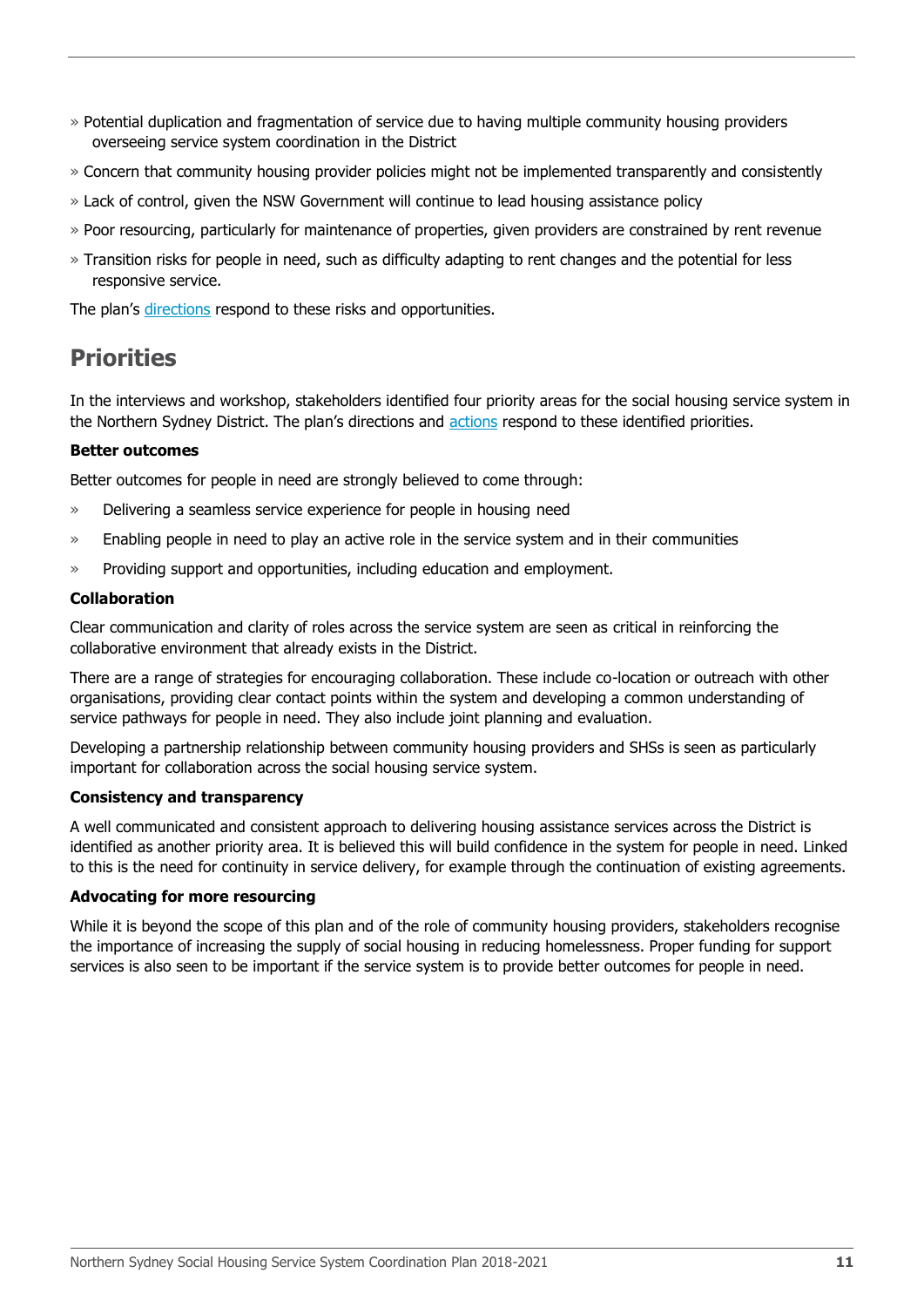## <span id="page-12-0"></span>**Part II: Coordination Plan 2018-21**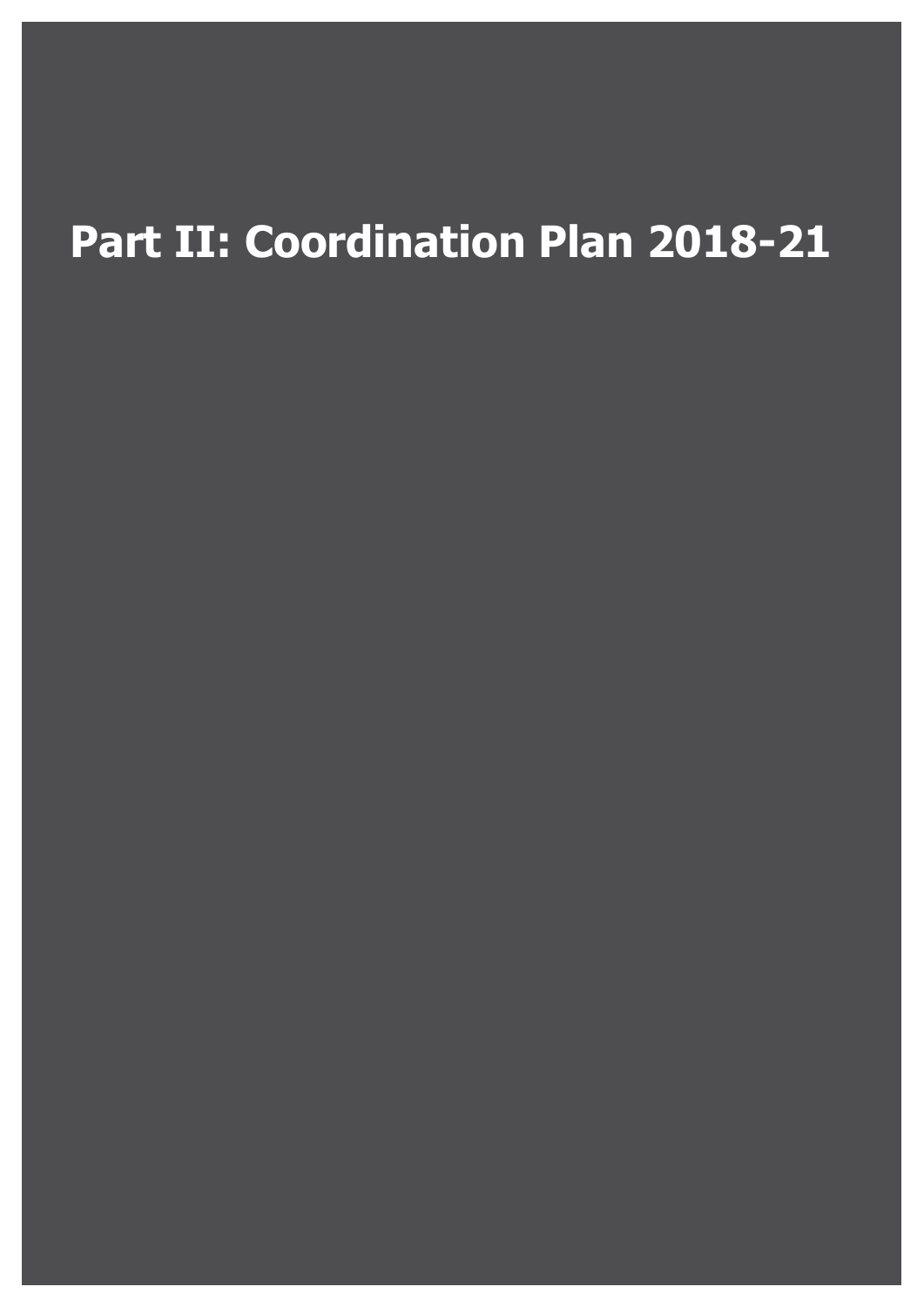## <span id="page-13-0"></span>**4 Introduction to the plan**

This plan is based on desktop research and stakeholder engagement, the findings from which are analysed in [Chapter 3. T](#page-8-0)he plan contains:

- » Our [commitment](#page-15-0) to the delivery of the NSW Government priorities for the social housing system
- » Underpinning [principles](#page-16-0) to guide the plan
- » A [governance framework](#page-17-0) to clarify the purpose and roles of the various service system arrangements
- » [Directions and priority actions](#page-22-0) for managing the social housing service system
- » The process for [monitoring](#page-25-0) implementation of the plan, reviewing the plan and measuring successful service system coordination.

#### **Explanation of key terms**

#### **What is the social housing service system?**

The social housing service system in Northern Sydney comprises the multiple organisations that provide services to support people in housing need. This includes:

- » Community housing providers
- » Specialist homelessness services and other providers of temporary and crisis accommodation
- » NSW Government agencies (such as NSW Health, NSW Police, Corrective Services and FACS)
- » Support service providers for people with mental health issues, young people, people at risk of domestic and family violence, older people, people with disability and others.

It also includes real estate agencies who provide private rental accommodation using private rental assistance products, as well as providers of education, training and employment services to people living in social or affordable housing.

#### **What is social housing service system coordination?**

Based on extensive stakeholder consultation, we have defined social housing service system coordination in the Northern Sydney District as:

#### **"The structures and processes which achieve better outcomes for people in housing need and the broader Northern Sydney community."**

#### **What is the role of community housing providers following management transfers?**

In Northern Sydney, community housing providers will have the responsibility for delivering the full range of social housing services and products:

- » Access and Demand Services assessment of applications for social housing assistance under the NSW Government's Housing Pathways system, and administration of Private Rental Assistance and Temporary Accommodation
- $\gg$  Tenancy Management tenancy services for social housing in accordance with the Residential Tenancies Act 2010
- » Support Coordination linking social housing tenants to support and health services to assisttenants to sustain their tenancy and improve their health and wellbeing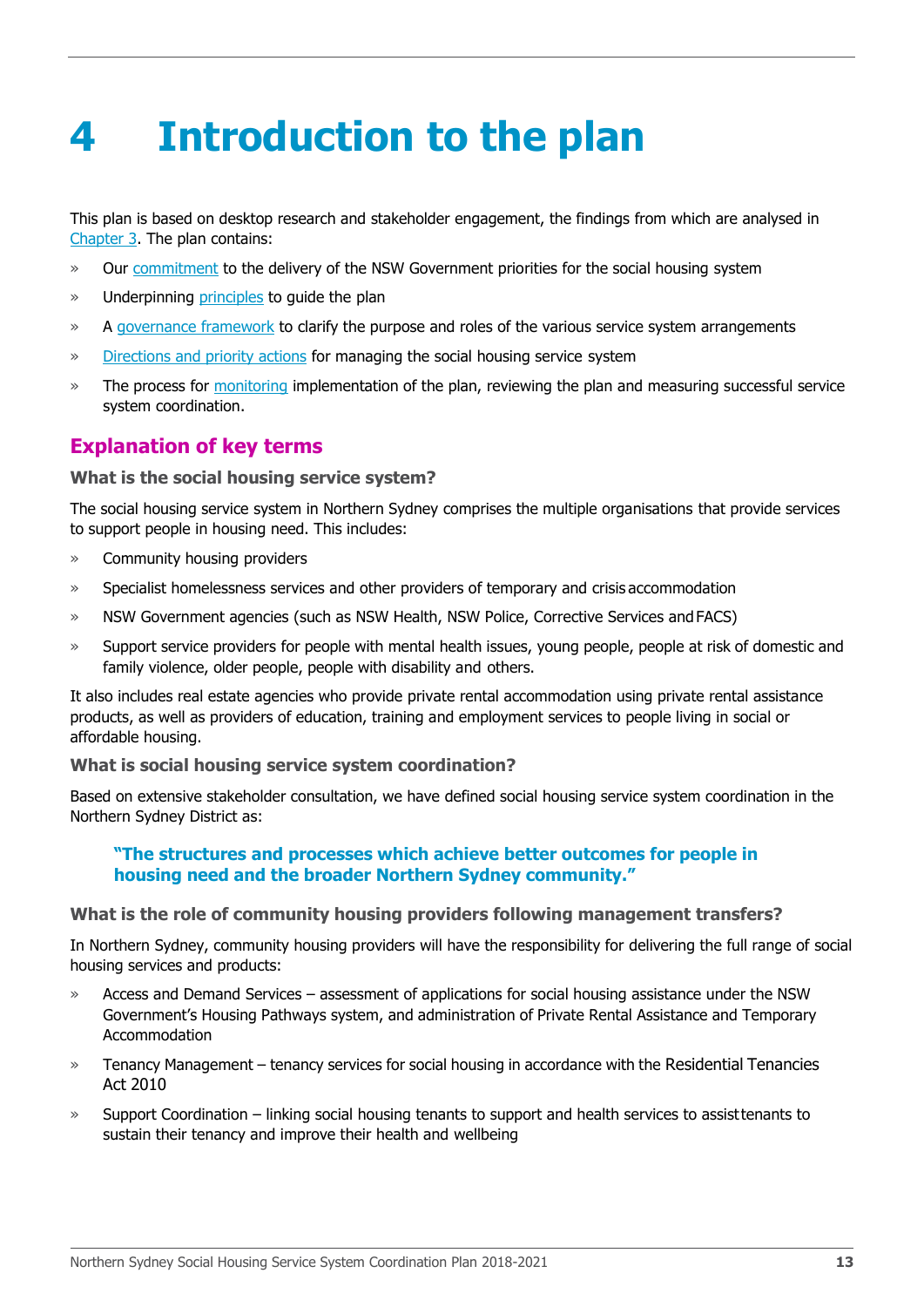$\gg$  Property Management – asset management planning and service delivery<sup>1</sup>.

In addition, we also have a leadership role to strategically coordinate and manage the social housing service system. Our approach to coordinating the social housing service system is set out in this plan.

<sup>&</sup>lt;sup>1</sup> Up until July 2021 Northern Sydney social housing tenants will continue to receive maintenance services from the FACS (LAHC) maintenance provider, Broadspectrum. After this period community housing providers will contract out maintenance services under their own arrangements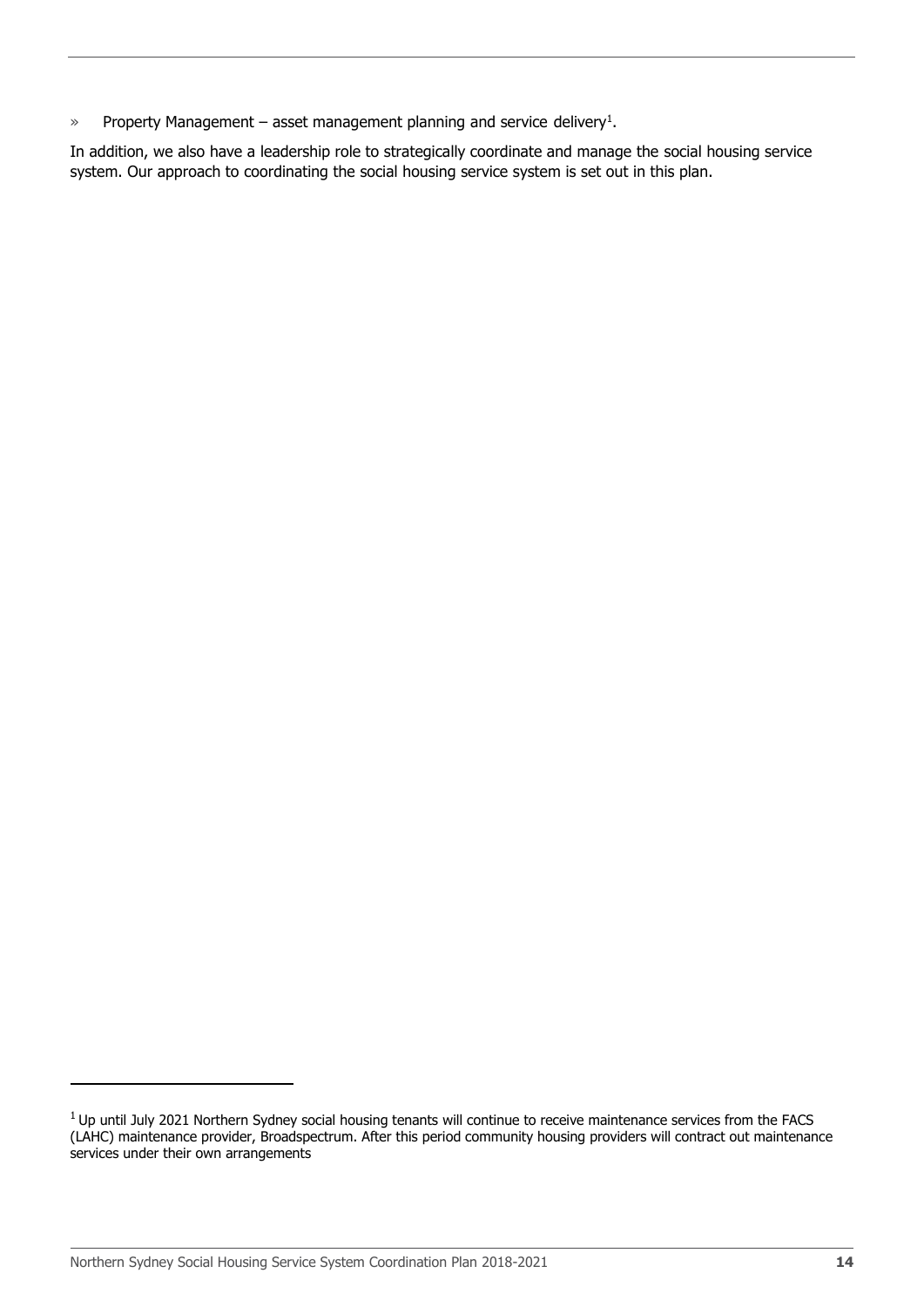## <span id="page-15-0"></span>**5 Delivery of NSW Government priorities**

We are committed to lead and manage the social housing service system in Northern Sydney to meet NSW Government priorities for social housing, including but not limited to:

- » Delivering our services in accordance with the reform directions set out in [Future Directions for Social](http://www.socialhousing.nsw.gov.au/?a=348442) [Housing](http://www.socialhousing.nsw.gov.au/?a=348442) in NSW, with a focus on a better social housing experience and more opportunities, support and incentives to build housing independence
- » Ensuring our service system response for people experiencing homelessness or at risk of homelessness is integrated and person-centred aligned with the NSW [Homelessness](https://www.facs.nsw.gov.au/about/reforms/homelessness) Strategy 2018-2023
- » Meeting the goals of Keep Them Safe: A shared approach to child [wellbeing](http://www.keepthemsafe.nsw.gov.au/about) to improve the safety, welfare, and wellbeing of children and young people
- » Focusing our service responses on domestic and family violence to meet the framework for reform identified in It Stops Here: Standing together to end [domestic](https://www.women.nsw.gov.au/__data/assets/file/0003/289461/It_stops_Here_final_Feb2014.pdf) and family violence in NSW
- » Implementing the [Housing and Mental Health](https://www.housing.nsw.gov.au/__data/assets/pdf_file/0006/326166/HousingandMentalHealthAgreement.pdf) Agreement
- » Supporting ageing in place aligned with the [NSW Ageing Strategy](https://www.facs.nsw.gov.au/inclusion/ageing) 2016-2020
- » Aligning our services with the principles and standards of the [Disability Inclusion Act](https://legislation.nsw.gov.au/%23/view/act/2014/41/full) 2014
- » Working with specialist homelessness services to meet the Premier's priority direction to [reduce youth](https://www.nsw.gov.au/improving-nsw/premiers-priorities/reducing-youth-homelessness/) [homelessness](https://www.nsw.gov.au/improving-nsw/premiers-priorities/reducing-youth-homelessness/) by increasing the proportion of young people who successfully move from specialist homelessness services to long-term accommodation
- » Operationalising the range of guidelines and memorandums of understanding developed by the NSW Department of Family and Community Services in partnership with other government agencies to improve outcomes for applicants and tenants in the social housing system.

In keeping with the reform directions of Future Directions for Social Housing in NSW we are also committed to delivering our services in accordance with best practice approaches for social housing service delivery outlined in the following Community Housing Industry Association NSW toolkits:

- » [Creating sustainable tenancies for tenants with complex](http://nswfha.wpengine.com/information/resources/creating-sustainable-tenancies-for-tenants-with-complex-needs/) needs
- » [Strengthening practice in responding to domestic and family](http://nswfha.wpengine.com/information/resources/strengthening-practice-in-responding-to-domestic-and-family-violence/) violence
- » [Working with perpetrators of domestic and family](http://communityhousing.org.au/information/resources/working-with-perpetrators-of-domestic-and-family-violence/) violence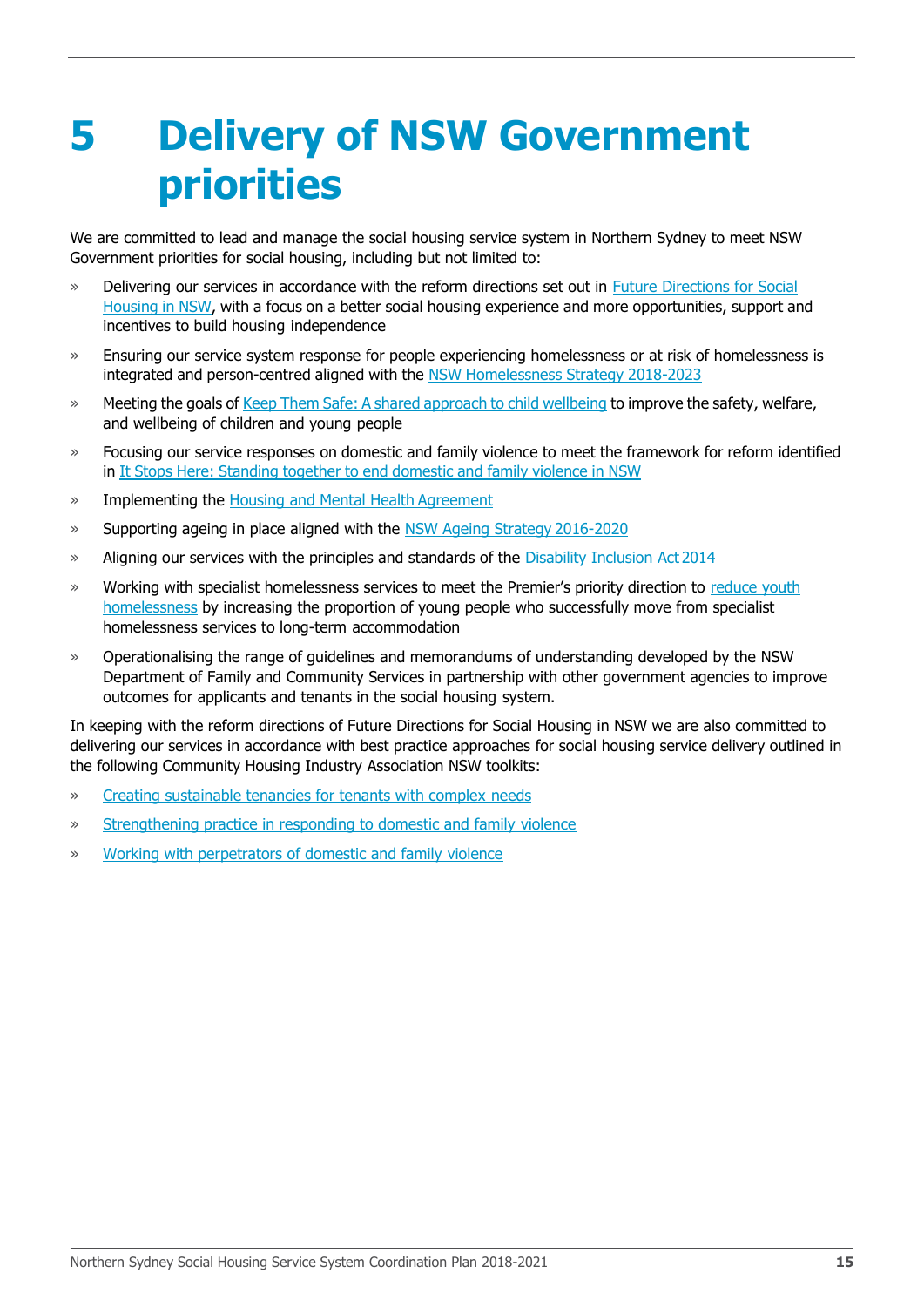## <span id="page-16-0"></span>**6 Principles**

Our approach to coordinating the social housing service system in Northern Sydney will be guided by the following principles:

# <span id="page-16-1"></span>**Table 1 Guiding principles**

| <b>Principle</b> |                                      | What this means                                                                                                                              |
|------------------|--------------------------------------|----------------------------------------------------------------------------------------------------------------------------------------------|
|                  | <b>People first</b>                  | We work with people to understand and to help achieve their needs and<br>aspirations                                                         |
|                  | <b>Accessible</b>                    | We are inclusive and make the service system easy for people to navigate                                                                     |
|                  | <b>Responsive</b>                    | We are flexible and innovative in responding to people's needs                                                                               |
|                  | <b>Collaborative</b>                 | We work with our colleagues based on open communication, mutual<br>respect, and clear expectations                                           |
|                  | <b>Effective use</b><br>of resources | We make the best use of our time and funds by being clear about our<br>roles, avoiding duplication and working together in a coordinated way |
|                  | Quality<br>improvement               | We monitor our performance and learn from our experience to improve<br>our practice                                                          |
|                  | <b>Collective</b><br>voice           | We use our voice to advocate for better outcomes for people and a<br>stronger social housing service system                                  |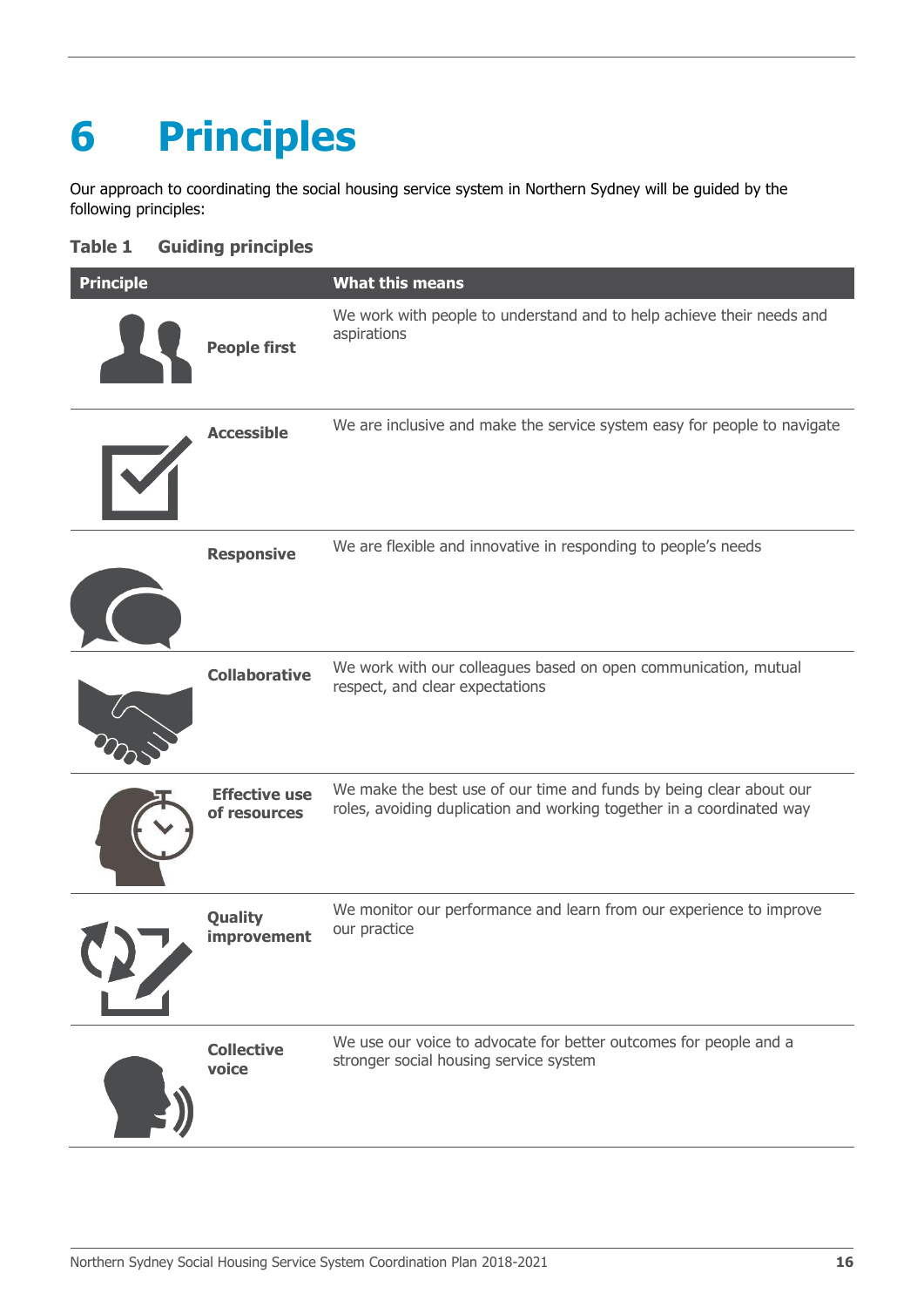## <span id="page-17-0"></span>**7 Governance framework**

We recognise governance is a critical factor in the successful coordination of the Northern Sydney social housing system. Through our collaboration, we will share social housing governance responsibilities between our organisations and actively contribute to a range of governance forums across Northern Sydney.

To embed our approach to collaboration we will be establishing new social housing related governance structures to guide how we work together. This includes structures that relate solely to the strategic and operational collaboration between our organisations and our approaches for ongoing engagement with local stakeholders and system users through annual forums.

We are also working in partnership with the Northern Sydney Local Health District and mental health providers, specialist homelessness services and FACS to co-develop new governance structures that guide how we work together to deliver shared outcomes. These collaboration structures are to be developed through 2019 and will evolve as we identify the most effective ways of working together. They may only be in place for a short period of time as we agree roles, responsibilities and our shared delivery of key actions and ongoing systems.

Our governance structures and local collaborations sit within a broader framework of social housing and human service governance in Northern Sydney and the Sydney, South Eastern Sydney and Northern Sydney Cluster. We will be participating and feeding into these structures where relevant to inform the delivery and reform of the broader social housing system and related services.

Figure 1 below outlines the key existing governance structures for the Northern Sydney social housing system and the relationship and linkages to new governance structures and collaborations being established.

<span id="page-17-1"></span>

#### **Figure 1 Northern Sydney social housing service system governance structures**

Northern Sydney Social Housing Service System Coordination Plan 2018-2021 **17**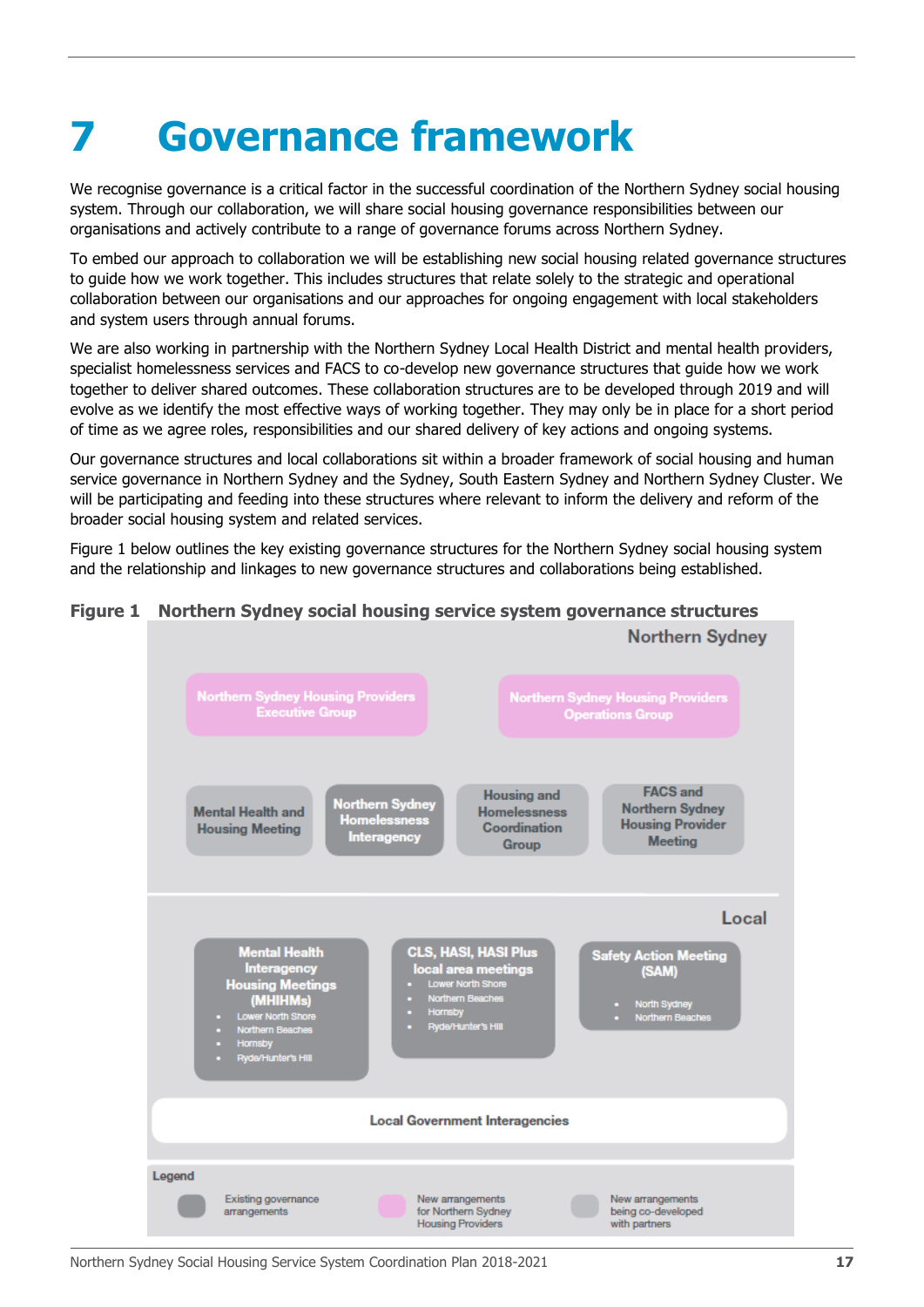Table 2 below sets out more detail on the new governance structures and indicates the organisation that is chairing or co-chairing the meetings and providing secretariat support over the three-year period (2018/19 to 2020/21) of this plan. Our approach is to share the management and administration of the governance structures. However, it is important to note that all our organisations are committed to being actively involved in each structure and the delivery of services to meet the directions and priority actions in this plan.

<span id="page-18-0"></span>

| <b>Arrangement</b>                                                                  | <b>Purpose</b>                                                                                                                                                                                                                                                             | <b>Our role</b> | <b>Management</b>                                                                                                                                                | <b>Frequency</b> |
|-------------------------------------------------------------------------------------|----------------------------------------------------------------------------------------------------------------------------------------------------------------------------------------------------------------------------------------------------------------------------|-----------------|------------------------------------------------------------------------------------------------------------------------------------------------------------------|------------------|
| <b>Northern Sydney</b><br><b>Housing</b><br><b>Executive Group</b>                  | <b>Strategic:</b><br>For Northern Sydney<br>CHPs to monitor<br>progress against this<br>plan and identify and<br>resolve any systemic<br><b>issues</b>                                                                                                                     | Lead            | Chair: Link Housing<br>Secretariat: Link Housing                                                                                                                 | Quarterly        |
| <b>Northern Sydney</b><br><b>Housing</b><br><b>Operations Group</b>                 | <b>Operational:</b><br>To discuss Northern<br>Sydney-wide social<br>housing operational<br>issues. This may<br>include issues relating<br>to complex applicants,<br>transfer requests or<br>temporary<br>accommodation                                                     | Lead            | Chair: SGCH<br>Secretariat: SGCH                                                                                                                                 | Monthly          |
| <b>Northern Sydney</b><br><b>Housing and</b><br><b>Tenant Voice</b><br><b>Forum</b> | <b>Strategic:</b><br>A cross-sector forum<br>with government<br>agencies, non-<br>government<br>organisations and<br>tenant representatives<br>to assess how the<br>service system is<br>operating in Northern<br>Sydney and identify<br>and plan for future<br>priorities | Lead            | Independent facilitator<br>Organiser: Link Housing                                                                                                               | Annually         |
| <b>Northern Sydney</b><br><b>Mental Health</b><br>and Housing<br><b>Meeting</b>     | <b>Strategic:</b><br>To discuss strategic<br>directions related to<br>the Housing and<br><b>Mental Health</b><br>Agreement in Northern<br>Sydney (to replace the<br>former DIACC)                                                                                          | Co-lead         | Chair: Northern Sydney<br><b>Local Health District</b><br>with CHP Co-Chair (Link<br>Housing)<br>Secretariat: Northern<br>Sydney Local Health<br><b>District</b> | Quarterly        |
| <b>Housing and</b><br><b>Homelessness</b><br><b>Meeting</b>                         | <b>Strategic:</b><br>A forum for SHSs and<br>CHPs in Northern<br>Sydney to discuss<br>housing issues related<br>to providing services<br>for people experiencing<br>or at risk of<br>homelessness                                                                          | Co-lead         | Chair: Bridge Housing <sup>2</sup><br>with SHS Co-Chair<br>Secretariat: Bridge<br>Housing                                                                        | Quarterly        |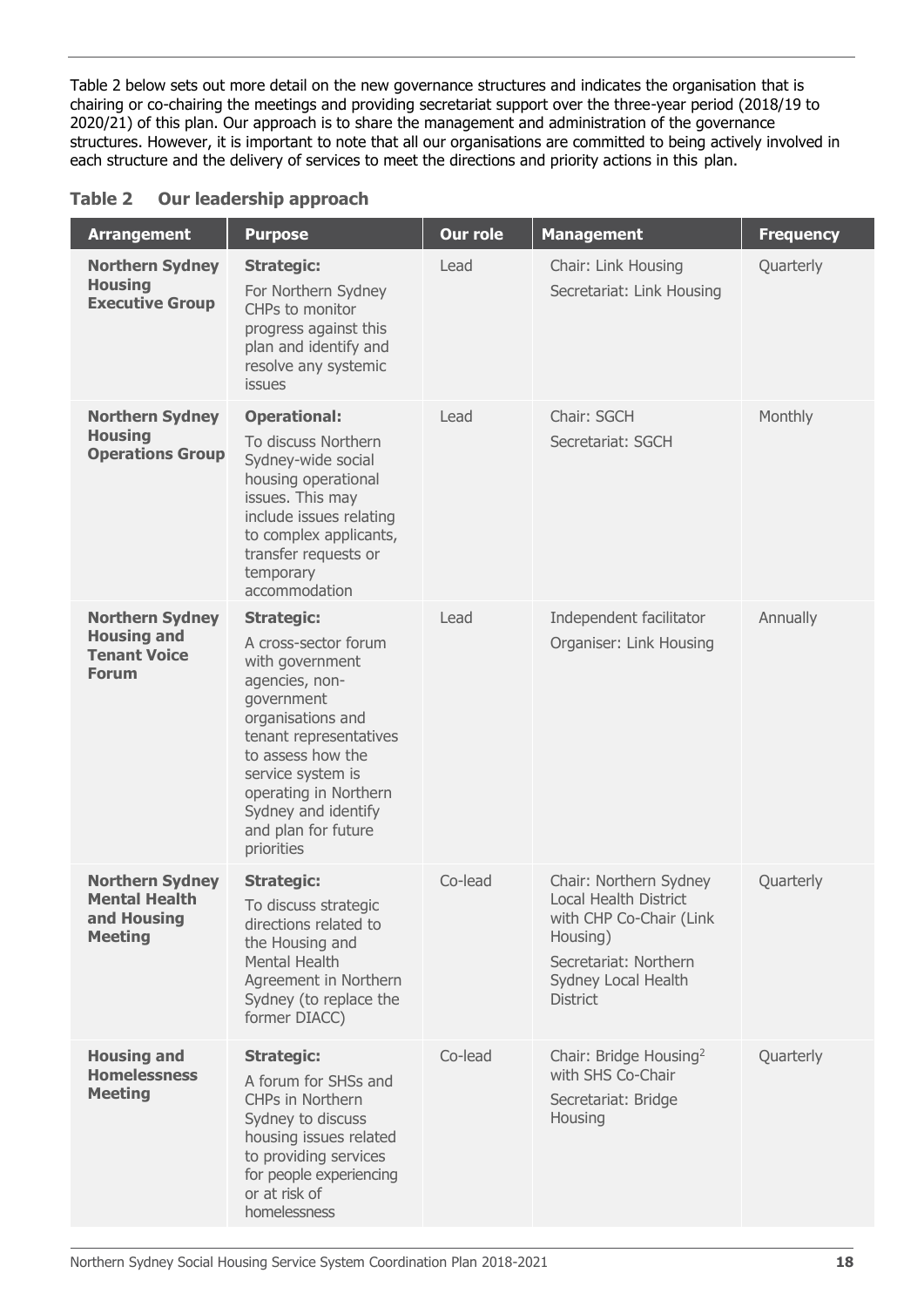| <b>FACS and</b><br><b>Northern Sydney</b><br><b>Housing</b><br><b>Providers</b><br><b>Meeting</b> | <b>Strategic:</b><br>To discuss issues<br>arising from<br>implementation of<br>state housing priorities,<br>programs and<br>agreements in<br>Northern Sydney | Co-lead | Chair: Rotating | Quarterly |
|---------------------------------------------------------------------------------------------------|--------------------------------------------------------------------------------------------------------------------------------------------------------------|---------|-----------------|-----------|
|---------------------------------------------------------------------------------------------------|--------------------------------------------------------------------------------------------------------------------------------------------------------------|---------|-----------------|-----------|

<sup>2</sup> Note - Bridge Housing is delivering its services in partnership with the Women's Housing Company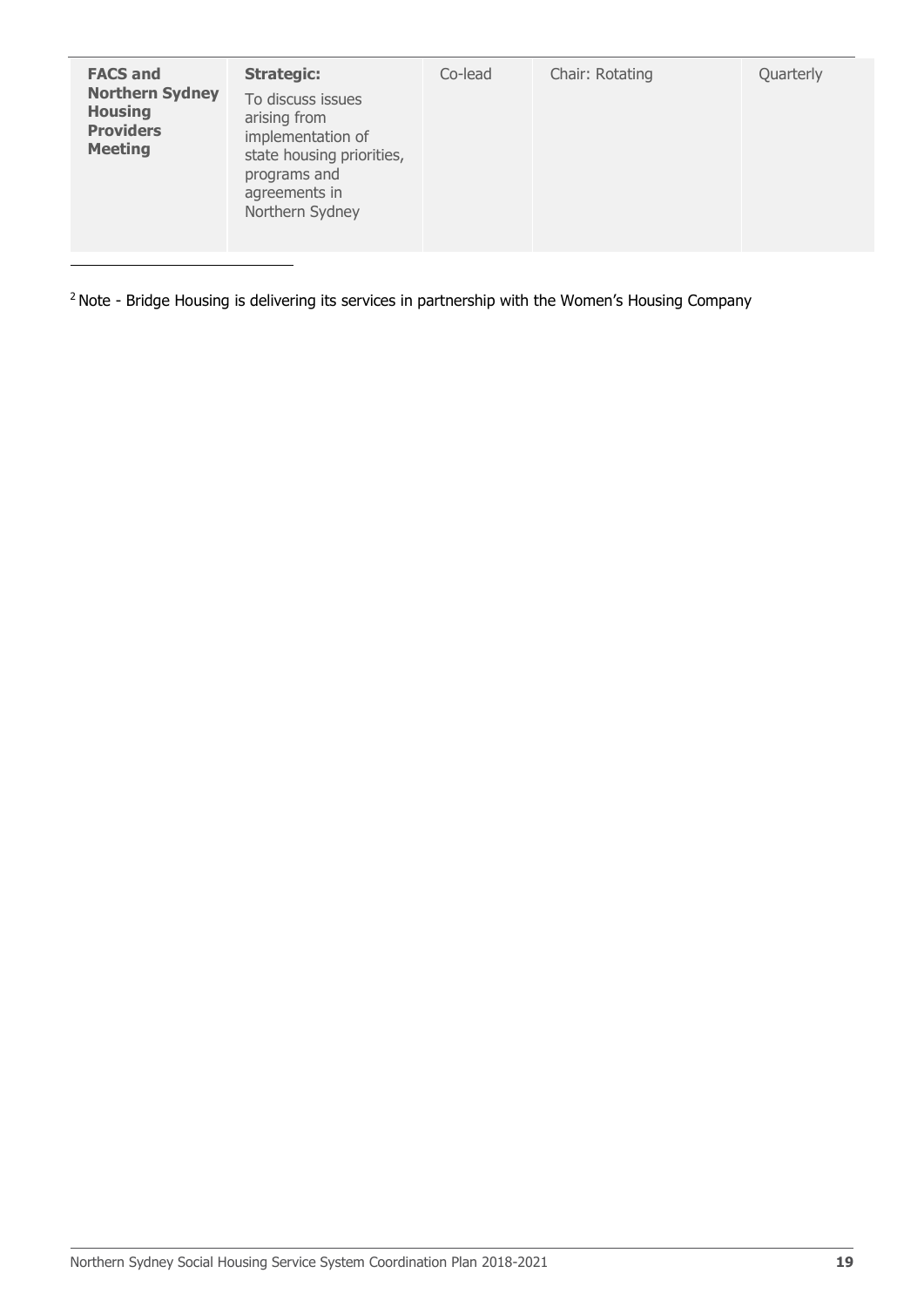Table 3 below sets out the range of existing governance structures that intersect with the management and delivery of social housing services in Northern Sydney. We will be actively participating in these structures to ensure we can meet our shared commitment for better social housing outcomes for applicants and tenants. Each of our organisations will attend meetings relevant to our local area of operation.

#### **Table 3 Our collaboration approach**

| <b>Arrangement</b>                                                                                                                                             | <b>Purpose</b>                                                                                                                                                                                                                                    | <b>Our role</b> | <b>Management</b>                                                                                                         | <b>Frequency</b>    |
|----------------------------------------------------------------------------------------------------------------------------------------------------------------|---------------------------------------------------------------------------------------------------------------------------------------------------------------------------------------------------------------------------------------------------|-----------------|---------------------------------------------------------------------------------------------------------------------------|---------------------|
| <b>District</b><br><b>Homelessness</b><br><b>Executive</b><br><b>Group (DHEG)</b>                                                                              | <b>Strategic:</b><br>To bring together<br>FACS, government<br>agencies and<br>community partners to<br>provide cross-sector<br>advice and direction on<br>the service delivery<br>system for people<br>experiencing or at risk<br>of homelessness | Participate     | Chair: FACS with NFP co-<br>chair (Neami National)<br>Secretariat: FACS                                                   | Quarterly           |
| <b>Northern</b><br><b>Sydney</b><br><b>Homelessness</b><br><b>Interagency</b>                                                                                  | <b>Operational:</b><br>For police, councils,<br>SHSs and CHPs to<br>work together to<br>address homelessness<br>issues for rough<br>sleepers in Northern<br>Sydney                                                                                | Participate     | Chair: North Shore Police<br>Secretariat: North<br><b>Sydney Council</b>                                                  | Quarterly           |
| <b>Mental Health</b><br><b>Interagency</b><br><b>Housing</b><br><b>Meetings</b><br>(MHIHMs)<br>» North Shore Ryde<br>» Northern<br><b>Beaches</b><br>» Hornsby | <b>Operational:</b><br>To implement the<br>Mental Health<br>Agreement and report<br>local issues of strategic<br>importance to Northern<br>Sydney Mental Health<br>and Housing Meeting                                                            | Participate     | Chair: Northern Sydney<br><b>Local Health District</b><br>Secretariat: Northern<br>Sydney Local Health<br><b>District</b> | Every two<br>months |
| <b>Housing</b><br><b>Support</b><br><b>Programs</b><br><b>Placement</b><br><b>Committee</b><br>» North Shore Ryde<br>» Northern<br><b>Beaches</b><br>» Hornsby | <b>Operational:</b><br>To discuss and endorse<br>client referrals at the<br>local level for CLS,<br><b>HASI and HASI Plus</b>                                                                                                                     | Participate     | Chair: Northern Sydney<br><b>Local Health District</b><br>Secretariat: Northern<br>Sydney Local Health<br><b>District</b> | Every two<br>months |
| <b>Mental Health</b><br><b>Interagency</b><br><b>Housing</b><br><b>Meetings</b><br>(MHIHMs)                                                                    | <b>Operational:</b><br>To implement the<br><b>Mental Health</b><br>Agreement and report<br>local issues of strategic<br>importance to Northern<br>Sydney Mental Health<br>and Housing Meeting                                                     | Participate     | Chair: Northern Sydney<br><b>Local Health District</b><br>Secretariat: Northern<br>Sydney Local Health<br><b>District</b> | Every two<br>months |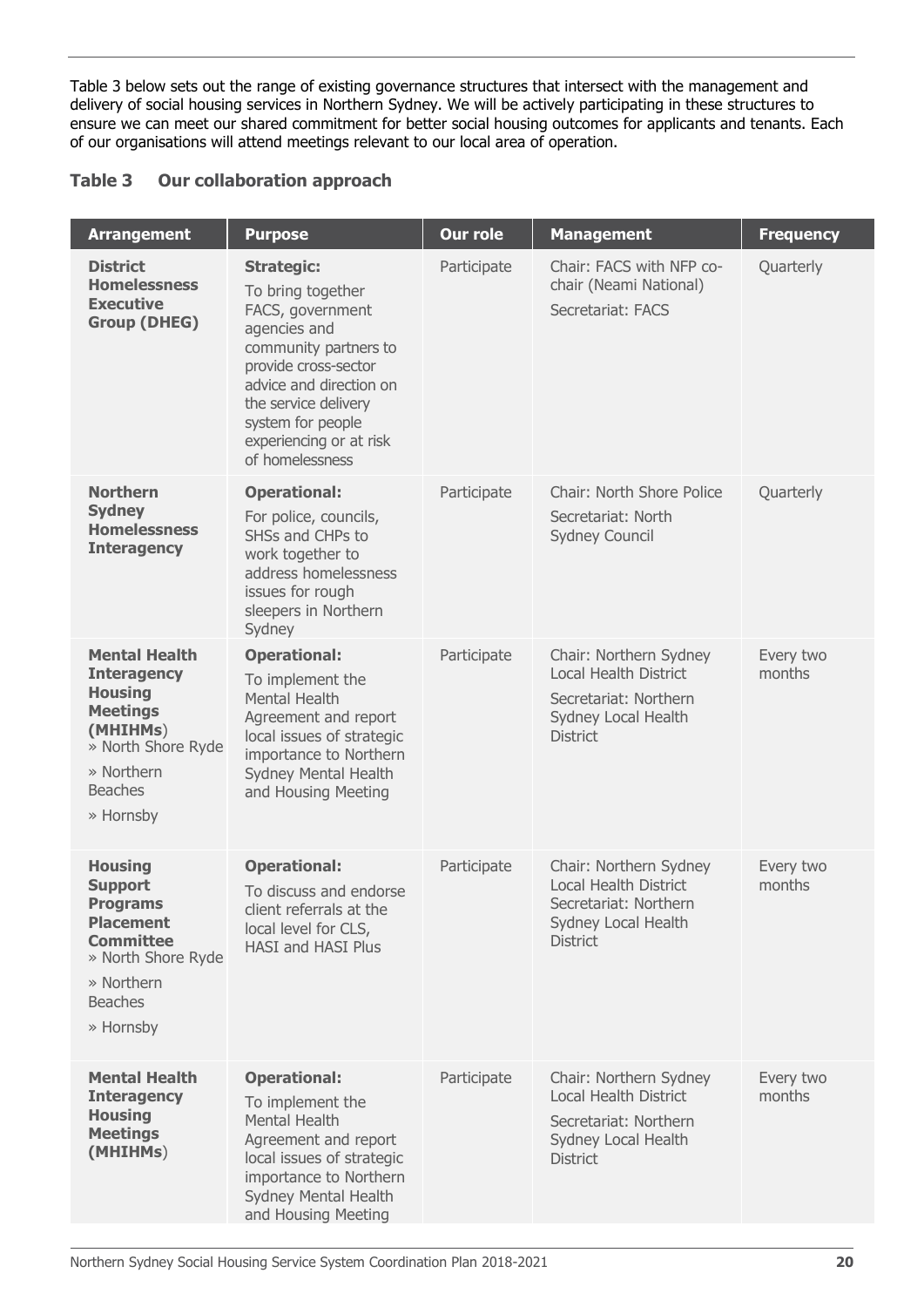| <b>Northern</b><br><b>Sydney Safety</b><br><b>Action Meeting</b><br>(SAM)<br>» North Shore<br>» Northern<br><b>Beaches</b> | <b>Operational:</b><br>To coordinate local<br>responses for women<br>experiencing domestic<br>and family violence<br>who are at significant<br>risk of harm                                    | Participate | Chair: Local Police<br>Command<br>Secretariat: CatholicCare | Every two<br>weeks     |
|----------------------------------------------------------------------------------------------------------------------------|------------------------------------------------------------------------------------------------------------------------------------------------------------------------------------------------|-------------|-------------------------------------------------------------|------------------------|
| Local<br>interagencies                                                                                                     | <b>Varied:</b><br>To build relationships<br>with local service<br>providers and peak<br>agencies, to inform<br>stakeholders about<br>housing issues and to<br>learn about relevant<br>programs | Participate | Generally chaired by local<br>councils                      | Generally<br>quarterly |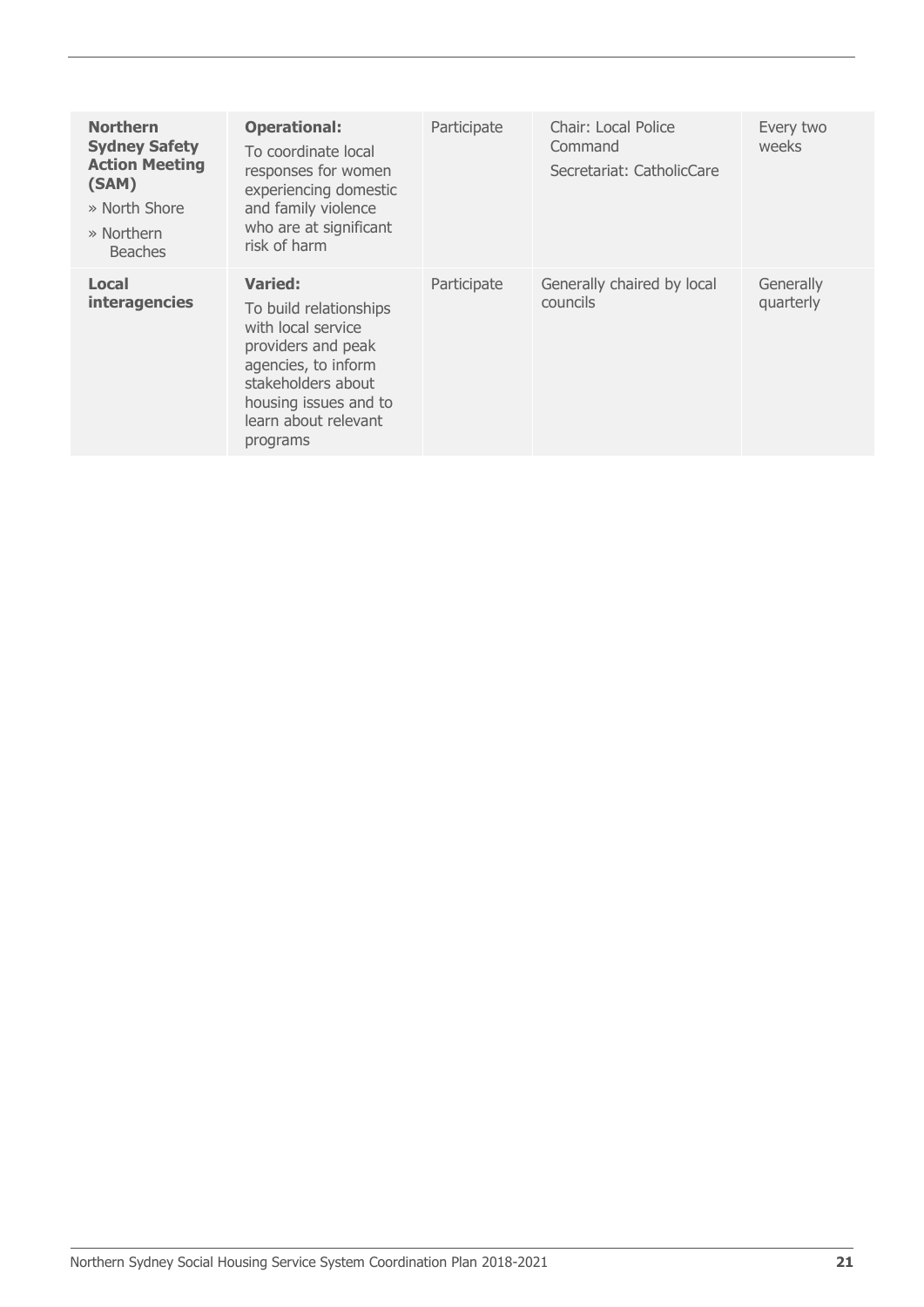## <span id="page-22-0"></span>**8 Directions and priority actions**

This section of the plan is structured around five directions to improve social housing service system coordination in the Northern Sydney District:

- 1. Coordinated responses to housing need
- 2. Clear communication
- 3. A voice for people in housing need
- 4. Collective advocacy to improve outcomes in Northern Sydney
- 5. Continuous improvement.

These directions support our delivery of the NSW Government priorities for the social housing service system and our higher level principles for the system set out in Chapters 5 and 6.

The actions in this chapter also connect closely to the governance arrangements outlined in Chapter 7.

For each of the directions, the tables on the following pages identify the organisation responsible for leading **delivery** of the action, and the **timing** by which each action is expected to be completed.

#### <span id="page-22-1"></span>**Table 4 Priority actions**

| <b>Priority actions</b>                                                                                                                                                                                                                                                                                                                                                                                                                                                                                                                    | <b>Lead</b>                                                   | <b>Timing</b>     |
|--------------------------------------------------------------------------------------------------------------------------------------------------------------------------------------------------------------------------------------------------------------------------------------------------------------------------------------------------------------------------------------------------------------------------------------------------------------------------------------------------------------------------------------------|---------------------------------------------------------------|-------------------|
| Direction 1 - Coordinated responses to housing need                                                                                                                                                                                                                                                                                                                                                                                                                                                                                        |                                                               |                   |
| a. Establish a Northern Sydney Housing Executive<br>Group, including developing terms of reference, to:<br>> monitor progress against this plan<br>> develop policy approaches to district coordination<br>> identify and resolve any systematic issues.                                                                                                                                                                                                                                                                                   | Link Housing                                                  | Late 2018         |
| b. Establish a Northern Sydney Housing Operations<br><b>Group</b> , including developing terms of reference, to discuss<br>District-wide operational issues                                                                                                                                                                                                                                                                                                                                                                                | <b>SGCH</b>                                                   | Mid 2019          |
| c. Establish a Northern Sydney Housing and<br>Homelessness Meeting in partnership with SHSs,<br>including terms of reference, to develop a partnership<br>approach to working with SHSs to support people who are<br>experiencing homeless or at risk of homelessness access<br>housing assistance                                                                                                                                                                                                                                         | <b>Bridge Housing</b>                                         | <b>Early 2019</b> |
| d. Develop a Northern Sydney Homelessness Action<br>Plan to set out the coordinated response of CHPs, SHSs,<br>mental health service providers and other partners working<br>together to support people who are experiencing<br>homelessness or at risk of homelessness access sustainable<br>housing assistance, including specific responses for people<br>experiencing mental health issues and drug and alcohol<br>addiction, women and children experiencing domestic and<br>family violence, young people and people leaving custody | Northern Sydney<br>Housing and<br><b>Homelessness Meeting</b> | <b>July 2019</b>  |
| e. Develop secretariat tools, templates and a calendar<br>of meetings as part of a standard governance framework<br>for CHPs leading governance groups                                                                                                                                                                                                                                                                                                                                                                                     | All CHPs, led by SGCH                                         | <b>Early 2019</b> |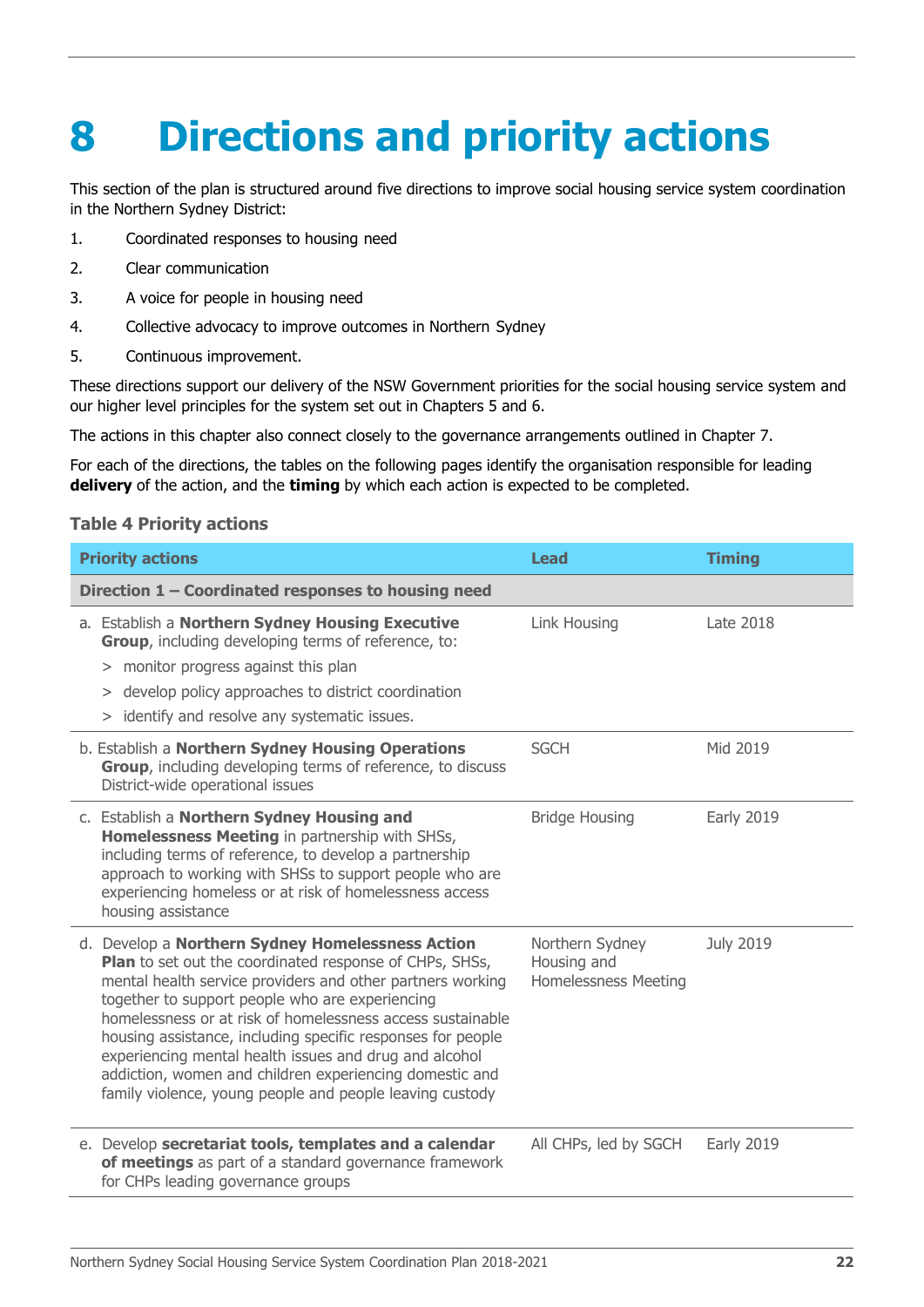| <b>Priority actions</b>                                                                                                                                                                                                                                                                                                         | <b>Lead</b>                                                                                  | <b>Timing</b>             |
|---------------------------------------------------------------------------------------------------------------------------------------------------------------------------------------------------------------------------------------------------------------------------------------------------------------------------------|----------------------------------------------------------------------------------------------|---------------------------|
| f. Prepare joint funding submissions to address identified<br>gaps in the social housing system in Northern Sydney                                                                                                                                                                                                              | Lead identified for<br>each submission by<br><b>Housing Executive</b><br>Group               | Ongoing                   |
| Direction 2 - Clear communication                                                                                                                                                                                                                                                                                               |                                                                                              |                           |
| g. Hold information sharing forums with SHSs and other<br>service providers to jointly share information about the<br>social and affordable housing system and the supports<br>services available                                                                                                                               | All CHPs, organisation<br>shared                                                             | Twice a year              |
| h. Produce consistent <b>website</b> information on the<br>management of the social housing system in Northern<br>Sydney including public access to this plan                                                                                                                                                                   | All CHPs, led by SGCH                                                                        | <b>Early 2019</b>         |
| i. Produce an <i>information</i> brochure for people in housing<br>need and service providers in the District, briefly explaining<br>the role of the community housing providers, services<br>provided, office locations and contact numbers                                                                                    | All CHPs, led by SGCH                                                                        | Mid 2019                  |
| Direction $3 - A$ voice for people in housing need                                                                                                                                                                                                                                                                              |                                                                                              |                           |
| j. Support tenant participation in the Northern Sydney<br>Housing and Tenant Voice Forum with attendance by<br>tenant representatives from all Northern Sydney<br>community housing providers, with key issues reported<br>back to the Housing Executive Group                                                                  | All CHPs, organised by<br>Link                                                               | Annually                  |
| k. Invite representatives of people in housing need,<br>including tenant group members, peak bodies and others,<br>to participate in the annual Northern Sydney Housing and<br><b>Tenant Voice Forum</b>                                                                                                                        | Link Housing in their<br>role as organiser of<br>the Northern Sydney<br><b>Housing Forum</b> | Late 2019 and<br>annually |
| Direction 4 – Collective advocacy to improve outcomes in Northern Sydney                                                                                                                                                                                                                                                        |                                                                                              |                           |
| I. Work with Northern Sydney councils as they develop local<br><b>Housing Strategies</b>                                                                                                                                                                                                                                        | CHPs to work with<br>their respective<br>councils                                            | <b>Early 2019</b>         |
| m. Develop and implement a Social and Affordable<br>Housing Advocacy Plan for the Northern Sydney<br>social housing system, considering input from the<br>Northern Sydney Housing and Homelessness<br>Coordination Group, the annual Northern Sydney<br>Housing and Tenant Voice Forum, councils and other<br>data and analysis | All CHPs, led by SGCH                                                                        | Late 2019                 |
| n. Prepare collective submissions on key issues affecting<br>the Northern Sydney social housing system                                                                                                                                                                                                                          | Lead identified for<br>each submission by<br><b>Housing Executive</b><br>Group               | Ongoing                   |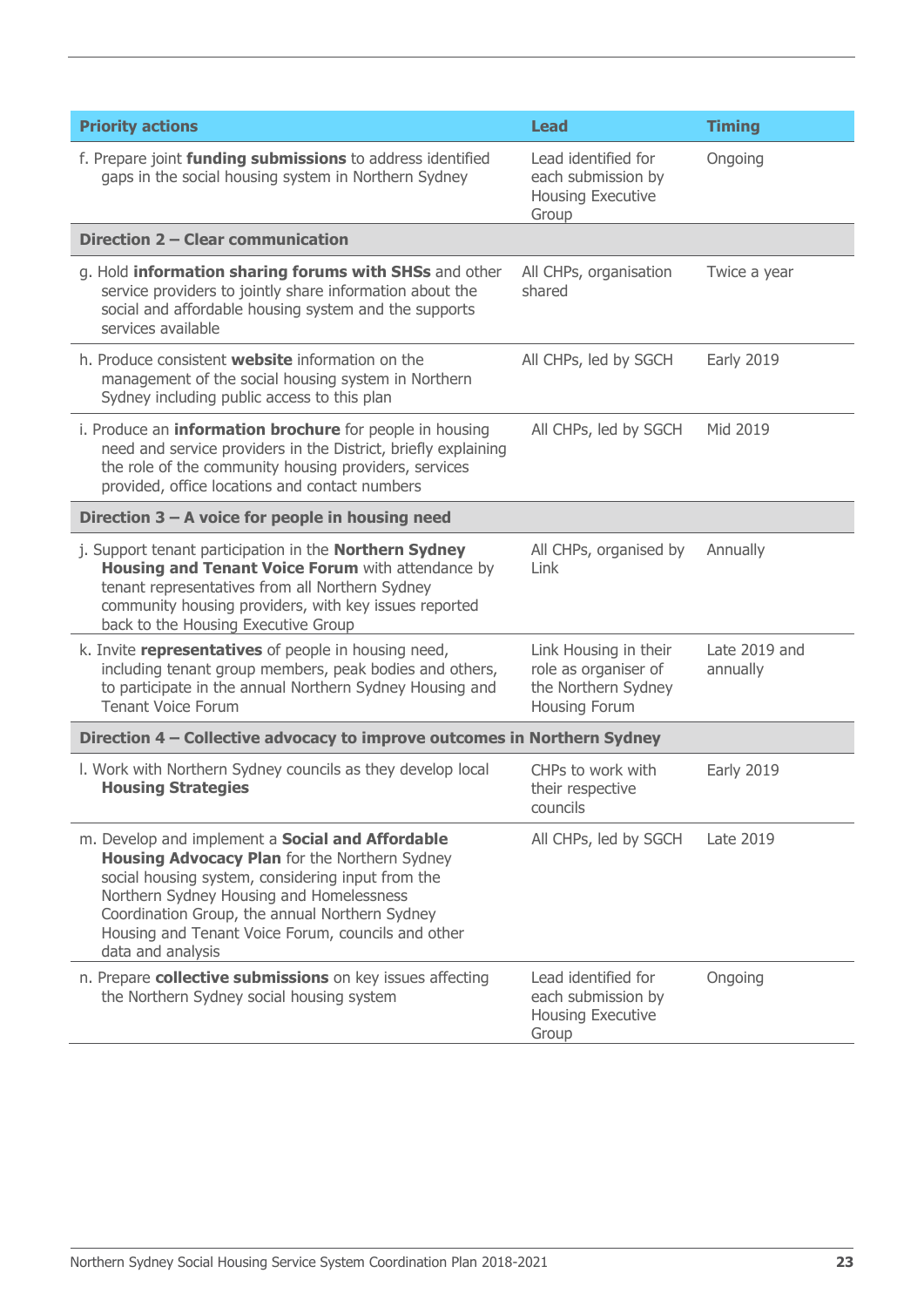| <b>Priority actions</b>                                                                                                                                                                                                                                                                          | Lead                                                   | <b>Timing</b>      |
|--------------------------------------------------------------------------------------------------------------------------------------------------------------------------------------------------------------------------------------------------------------------------------------------------|--------------------------------------------------------|--------------------|
| Direction 5 - Continuous improvement                                                                                                                                                                                                                                                             |                                                        |                    |
| o. Review and revise the Northern Sydney Homelessness<br><b>Action Plan</b> (Priority action d) with a focus on<br>continuously improving our partnership approach with<br>SHSs, mental health service providers and other partners to<br>support people who are experiencing homelessness or at | Northern Sydney<br>Housing and<br>Homelessness Meeting | 2020 then annually |

risk of homelessness access sustainable housing assistance

| p. Convene an annual Northern Sydney Housing and<br><b>Tenant Voice Forum</b> to check on the health of the social<br>housing service system and review progress against<br>implementation of this plan    | Housing<br>Executive<br>Group, led by<br>Link Housing               | Late 2019 then<br>annually                      |
|------------------------------------------------------------------------------------------------------------------------------------------------------------------------------------------------------------|---------------------------------------------------------------------|-------------------------------------------------|
| q. Monitor and report to the Northern Sydney Housing and<br>Tenant Voice Forum on system indicators, such as<br>demand patterns and numbers of applications processed<br>in different locations            | Housing<br>Executive<br>Group, led by<br><b>Link Housing</b>        | Ongoing                                         |
| r. Provide a short summary report on the outcomes of the<br>Northern Sydney Housing Forum and the Housing Executive<br>Group response to key issues and opportunities raised                               | Housing<br>Executive<br>Group, led by<br><b>Link Housing</b>        | Late 2019 then<br>annually                      |
| s. Review the Northern Sydney Social Housing Service<br>System Coordination Plan 2018-21                                                                                                                   | <b>Housing</b><br>Executive<br>Group, led by<br><b>Link Housing</b> | Annually, full-scale<br>review every 3<br>years |
| t. Develop key <b>outcome measures</b> for social housing<br>service system coordination in Northern Sydney, aligned to<br>the Human Services Outcomes Framework and individual<br>CHP outcomes frameworks | All CHPs, led by Bridge<br>Housing                                  | Mid 2019                                        |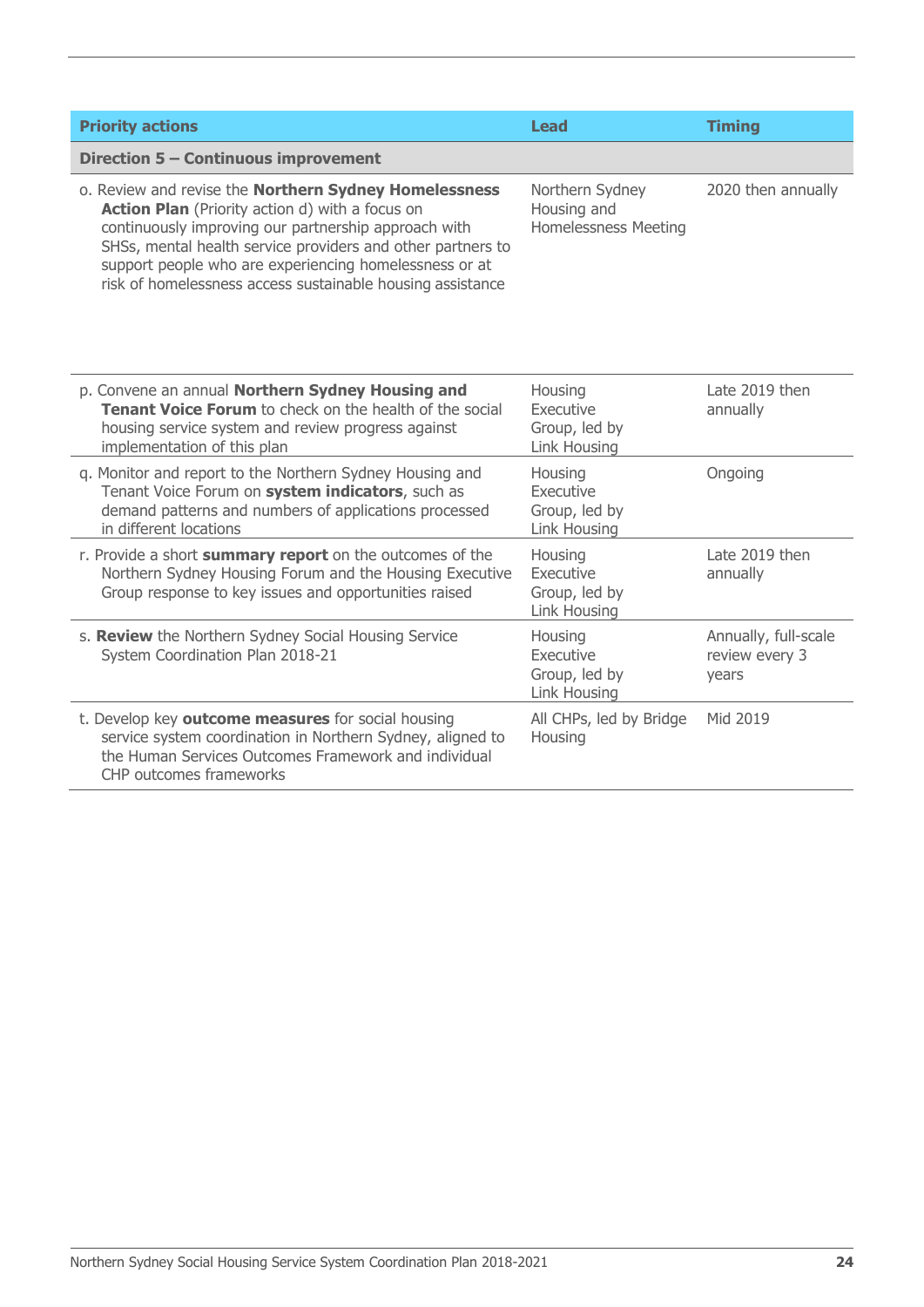## <span id="page-25-0"></span>**9 Monitoring and review**

This is a three-year rolling plan. We will review the actions identified in this plan annually and every three years we will conduct a full-scale review in consultation with FACS, local partners and other stakeholders.

The Northern Sydney Housing Executive Group will monitor implementation of the plan at its quarterly meetings, and also report on progress at the annual Northern Sydney Housing Forum.

As per Action (t) in the priority actions, we will also be working together to develop key **outcome measures** for social housing service system coordination in Northern Sydney. These outcome measures will be aligned to the NSW Human Services Outcomes Framework, as well as our individual organisational outcomes frameworks.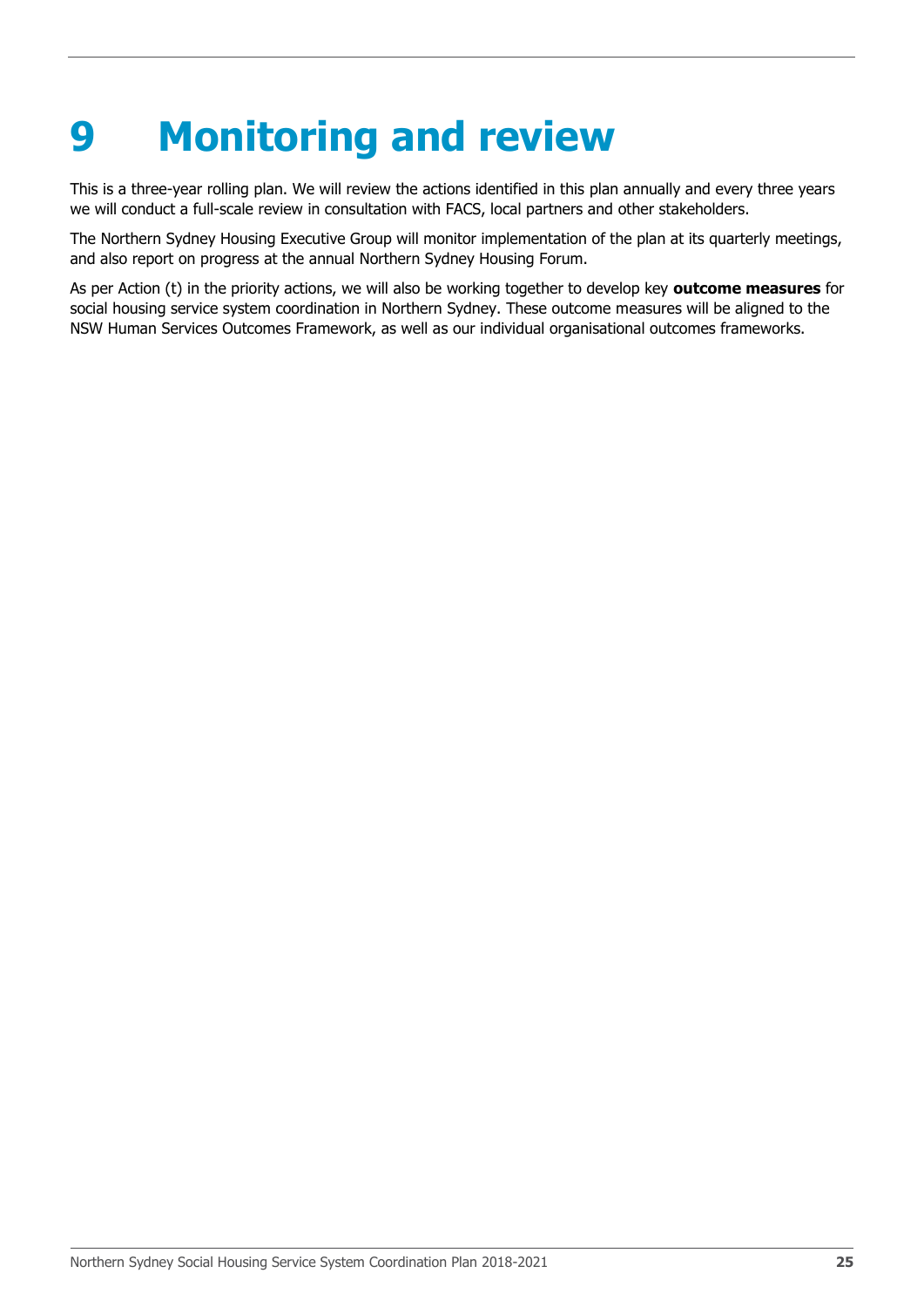